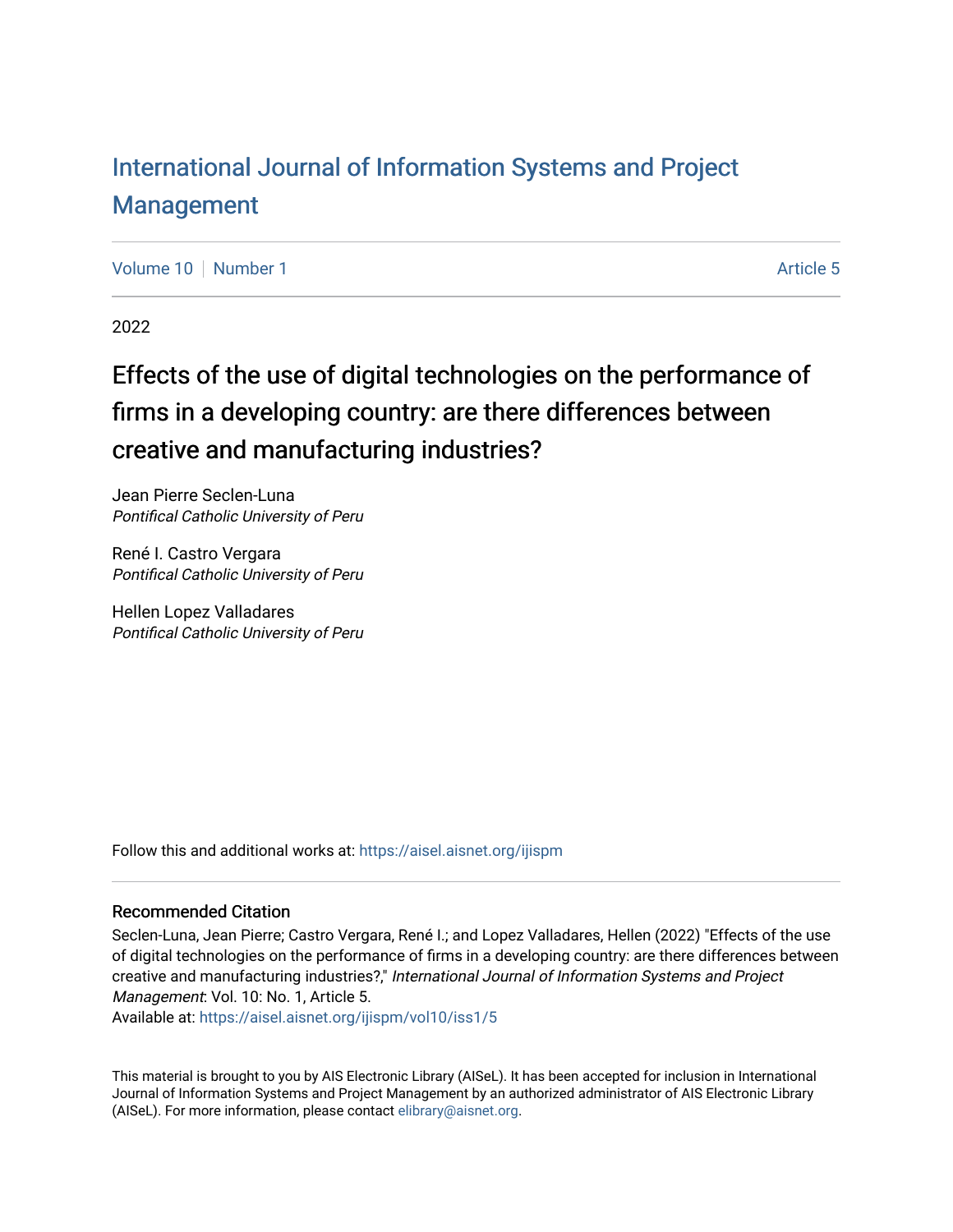# International Journal of Information Systems and Project Management ISSN (print):2182-7796, ISSN (online):2182-7788, ISSN ( cd-rom):2182-780X *Available online a[t ijispm.sciencesphere.org](http://www.sciencesphere.org/ijispm)*

# Effects of the use of digital technologies on the performance of firms in a developing country: are there differences between creative and manufacturing industries?

# **Seclen-Luna Jean Pierre**

Department of Management, Pontifical Catholic University of Peru Universitaria Avenue 1801, San Miguel, Lima Peru jseclen@pucp.pe

# **René I. Castro Vergara**

Innovation Management Research Group, Pontifical Catholic University of Peru Universitaria Avenue 1801, San Miguel, Lima Peru r.castrov@pucp.edu.pe

# **Lopez Valladares Hellen**

Department of Management, Pontifical Catholic University of Peru Universitaria Avenue 1801, San Miguel, Lima Peru hellen.lopez@pucp.edu.pe

# **Abstract:**

This paper aims to analyse the effects of the use of digital technologies on firms' net sales and productivity. The technology adoption approach is applied in empirical research using data from the National Enterprise Survey in Peru. Using the OLS method on a sample of 2,970 firms from creative and manufacturing industries in Peru, the effects of digital technologies on net sales and productivity are determined. Findings indicate that there is a positive relationship. However, these relationships can be different depending on the type of digital technology, the size of the firm and the manager's gender proportion. We found that most of these technologies are more commonly related to creative industries than manufacturing firms. These relationships have greater statistical significance to net sales in large companies within both types of industry. However, SMEs have greater statistical significance with respect to productivity in both types of industries. Lastly, given the positive effect on these relationships, we conclude by highlighting the importance of managers crafting their technology portfolio and digital capabilities properly and the need for further research to determine the performance of companies in the context of developing countries.

## **Keywords:**

information technology; performance; productivity; manufacturing industries; creative industries; developing country.

**DOI:** 10.12821/ijispm100104

**Manuscript received:** 25 April 2021 **Manuscript accepted:** 13 February 2022

Copyright © 2022, IJISPM. General permission to republish in print or electronic forms, but not for profit, all or part of this material is granted, provided that the International Journal of Information Systems and Project Management (IJISPM) copyright notice is given and that reference made to the publication, to its date of<br>issue, and to the fact that reprinting privileges were grant

International Journal of Information Systems and Project Management, Vol. 10, No. 1, 2022, 73-91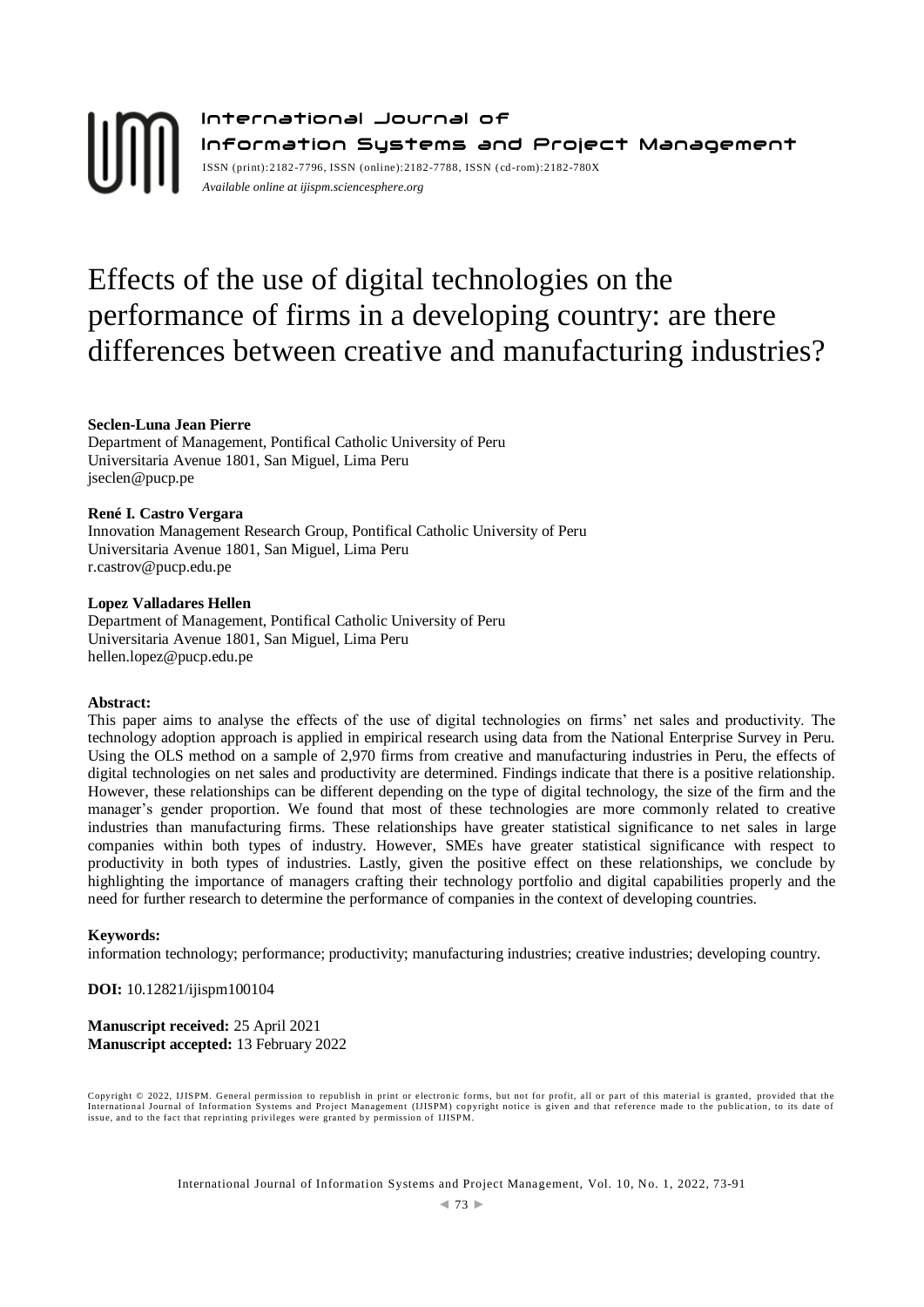Effects of the use of digital technologies on the performance of firms in a developing country: are there differences between creative and manufacturing industries?

#### **1. Introduction**

In the era of digitalization, companies review how to build competitive advantage by drawing on their capabilities and using technology. It is recognized that Information and Communication Technologies (ICT), and especially digital technologies (DT) are fundamentally transforming business strategies, business processes, firm capabilities, products and services, and are even key interfirm relationships in extended business networks. In this context, a "digital business strategy" is required [1]. In fact, empirical evidence has highlighted the positive role of DT in increasing the productivity [2] and sales [3] of companies.

The technology adoption approach aims to understand which specific DT is used by firms or industrial sectors and what the effects are. Most of this stream of research has been addressed in developed economies, characterized by favourable environments for competitiveness. Thus, studies on this topic are almost exclusively based on studies from North American and European firms [4]. However, since the beginning of the past decade, there has been a growing interest in literature dealing with DT in Latin American countries on an aggregate level [5,6]. Despite this, the empirical literature still needs further developments to understand how DT affects the performance of firms in emerging economies.

Based on these arguments, this research poses a central research question: Do digital technologies have a positive effect on a firm's performance? Thus, to address this issue, our article aims to empirically evaluate the effect of the use of DT on the net sales and productivity of 2,970 Peruvian firms through a sample of 979 firms from the creative industries and 1,991 manufacturing firms, using data from the National Enterprises Survey in Peru [7].

From a contextual perspective, in 2015, while the GDP of Latin America and the Caribbean presented a fall of 1% (reaching 0.3%) compared to 2014, the GDP of Peru experienced a growth of 0.9%, reaching 3.3%. At an industrial level, while manufacturing experienced a percentage variation in GDP of -1.5%, services showed a growth of 4.1% [8]. Within services, the creative industries have acquired special relevance since they have been able to articulate various sectors. One of the main promoters has been the Ministry of Culture of Peru. In this way, the creative industries have been positioned in the Peruvian scene [9]. Therefore, the current context of acceleration of the digital transformation of companies offers an opportunity to explore with greater attention which sectors have comparatively greater vocation for the adoption of DT, which can lead to an organization's better performance. Nevertheless, the Economic Commission for Latin America and the Caribbean reported that in Peru the cost of technologies is higher compared to other countries in the region, and about 55% of population have access to social media [10]. In addition, according to the Digital Adoption Index, in 2014, Peruvian businesses were ranked  $80<sup>th</sup>$  out of 183 countries [11]. So, our contribution aims to understand this phenomenon from the point of view of DT use.

Our research uses OLS regressions in the analysis and considers two subsamples according to the industries compared. The results show that there is a positive relationship between digital technologies and net sales and productivity in the Peruvian firms. However, these relationships can be different depending on the type of digital technologies, firm size, manager's gender and the industry. Thus, we find that most of these technologies are more commonly related to creative industries than manufacturing firms. Specifically, these relationships have the greatest statistical significance in SMEs rather than in large companies, in relation to productivity. By contrast, large companies have the greatest statistical significance with net sales. In addition, manager gender shows positive statistical significance in these relationships for creative industries, while for manufacturing firms there are negative statistical significance. Therefore, our study contributes to the understanding of these relationships in the context of Peruvian creatives and manufacturing firms.

The paper is structured as follows: The second section introduces the literature review and leads to the research hypotheses. The third section details the datasets and tests the hypotheses. The empirical results are discussed in the fourth section. Lastly, the fifth section provides some brief conclusions, limitations, and suggestions for future research.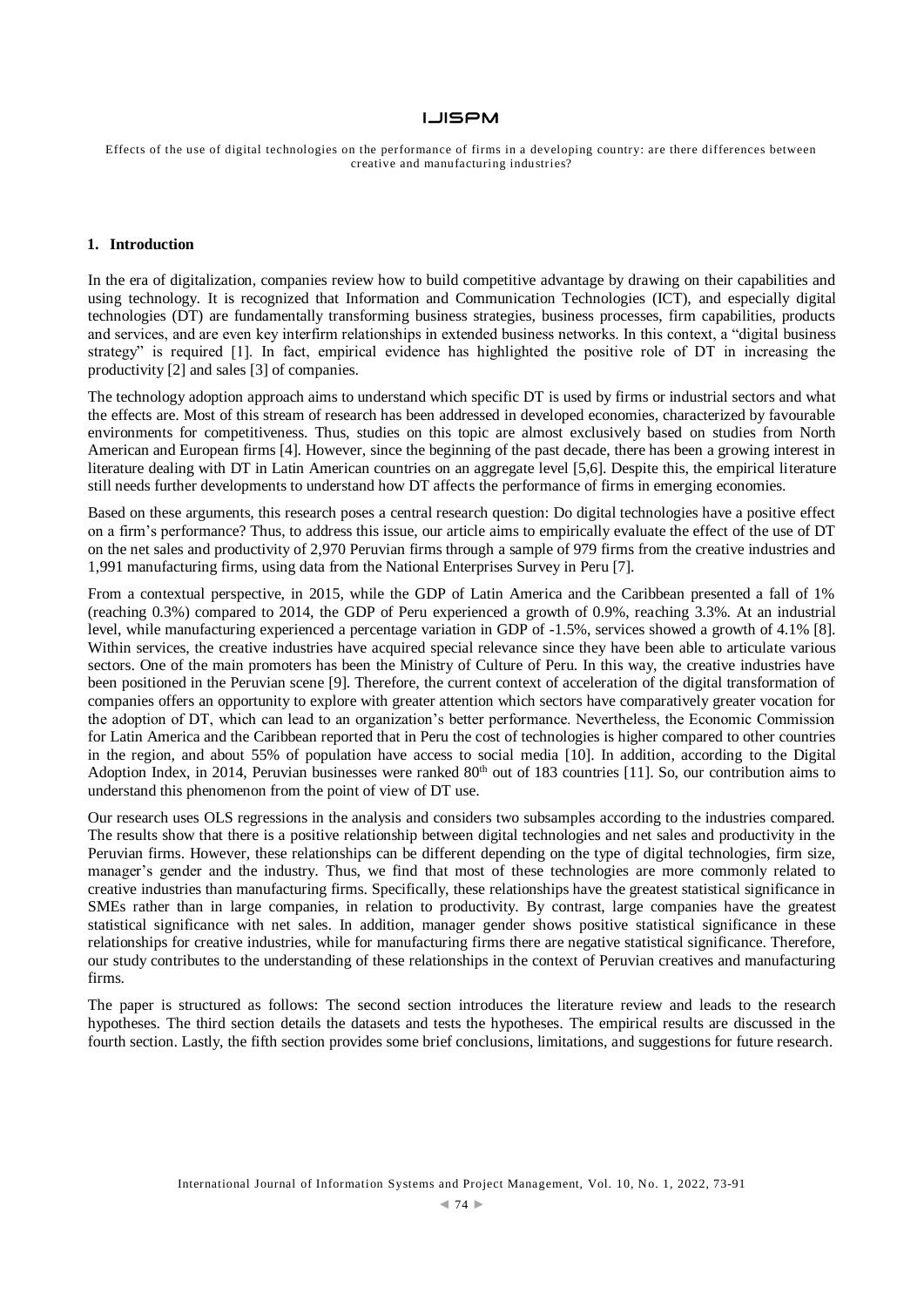Effects of the use of digital technologies on the performance of firms in a developing country: are there differences between creative and manufacturing industries?

#### **2. Literature Review and Hypotheses**

Many researchers have considered that in adoption and diffusion theory, there are several factors that influence a person choosing a technology. Previous studies have highlighted the difference between the technologies adopted by consumers and that of firms [12]. However, technology adoption models change quickly because of the complex nature of modern information technology, so scholars have acknowledged that resources and new capabilities are necessary to effectively compete in a digital age [13]. Thus, there is a significant body of literature which studies models and determinants of technology adoption. In any case, differences in technology adoption result in divergences of productivity and economic growth [14].

# *2.1 ICT, Digital Technologies and Firm's Performance.*

The strategic management literature recognized that firm performance is the result of multiple factors. For example, ICT adoption has drastically modified communication, sales, and information methods [15], thus enabling firms to achieve strong competitive advantage in production and in other areas of the company. Nowadays, the debate is focused on variables relating to ICT usage and ways of increasing the positive impact of ICT on firm performance. In fact, the degree of ICT adoption varies substantially between countries and even within sectors [16]. The impact of ICT in developing countries is an important issue due to its growth potential. The ICTs convert the systems of organizations and control the productive processes, and even allows for the production of merchandise to be adjusted to the needs of local, regional, and global clients. Therefore, ICTs are allowing the reorganization of the company and the realization of important changes in all functional areas of the company [17]. According to Breard and Yoguel [18], although companies do not follow a trajectory in the incorporation of ICTs, like the evolution of these technologies, companies usually adopt those most consistent with their objectives and strategies.

The impact of ICTs on the performance of companies has been extensively studied using a wide variety of indicators and methodological approaches. Pioneering studies have considered certain indicators, such as investments in hardware, software, and the number of PCs [19]. However, most studies have been concerned with knowing the factors or barriers that affect the adoption of ICT [20], emphasizing the role of the firm's size, age, the skills of the employees, the level of technology used, and productivity [21]. In any case, the literature recognized that one of the most used indicators to measure firm's performance has been the productivity [22]. This perspective suggests that productivity could increase due to the multiple technological configurations that companies adopt [16].

On the other hand, digitization has been increasingly recognized as a complex phenomenon encompassing a variety of different business strategies, ranging from purchasing new software or information technologies (IT) products to redesigning existing processes (e.g., interconnections among products, process and services), and promoting organizational changes [23]. In addition, it is important to note that there is no consensus on the concept of DT, in the literature it is recognized that the adoption of DT is used to carry out e-marketing, e-commerce, and e-business to increase the sales of a company [24]. However, other factors are likely to mediate the effects of DTs on firm's performance, as digital transformation not only involves investing in DTs, but also integrating them into the organizational structure of the company [25]. Recent empirical evidence has highlighted the positive role of DT in increasing the productivity of companies [2,16,25].

According to the previous background literature and given the large number of DT that exist today, we find it convenient to analyse the most representative technologies that positively affect a firm's net sales and productivity, such as broadband and intranet, digital training, digital consulting, websites, online selling, social networking, extranet, and enterprise information systems [3,26,27,28].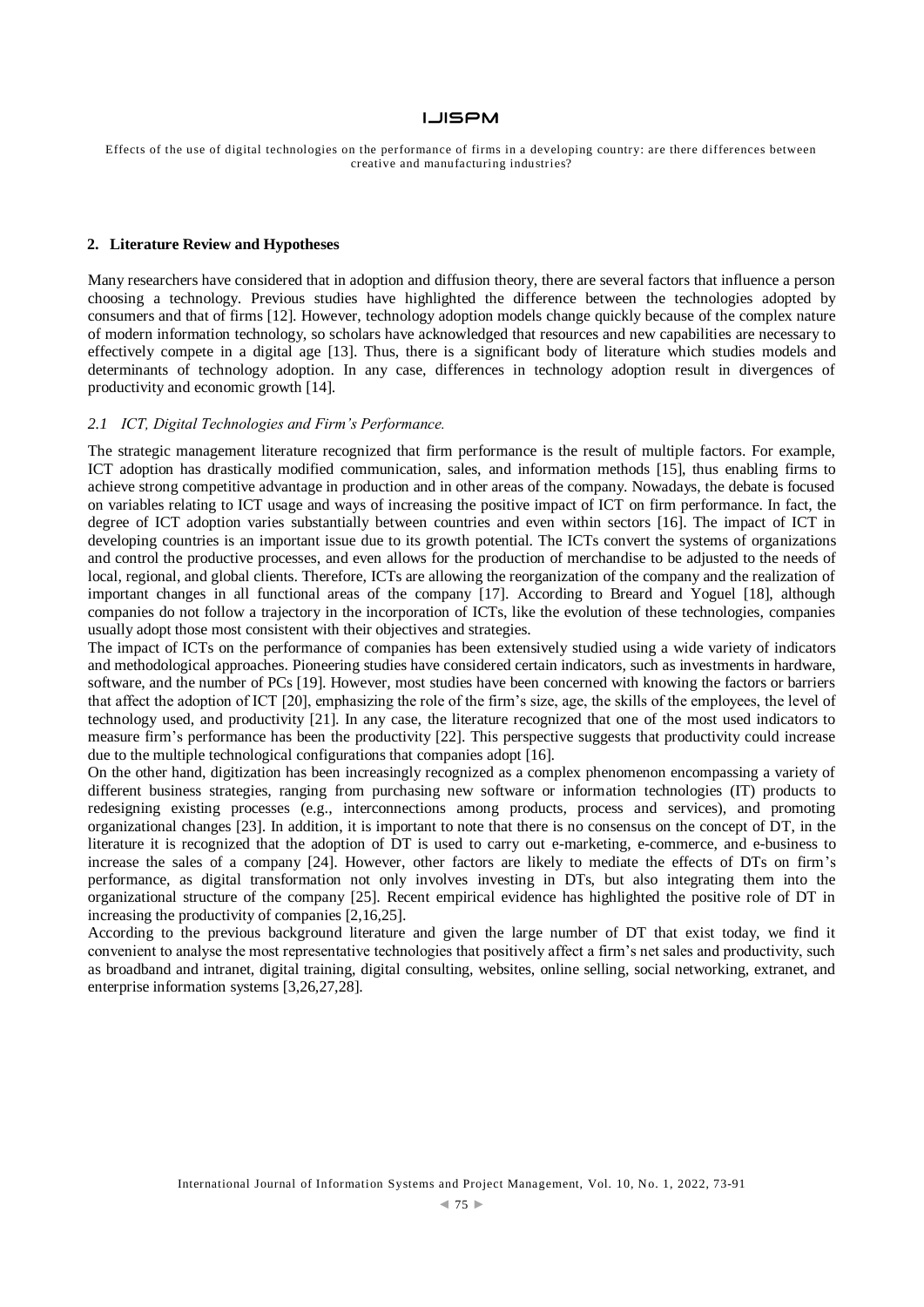Effects of the use of digital technologies on the performance of firms in a developing country: are there differences between creative and manufacturing industries?

#### *2.1.1 Broadband and Intranet*

While on a macrolevel the literature supports the notion that broadband positively affects GDP growth and employment [29,30], there is no agreement of the effects on productivity at a firm level. For instance, Bertschek et al. [31] found no effect of broadband adoption on labour productivity, but positive effects on product and process innovation. In the same vein, Haller and Lyons [26] found no statistically significant effect of broadband adoption on firm productivity. Nevertheless, Grimes et al. [32] stated that broadband adoption boosts a firm's productivity by 7–10 percent. On the other hand, Intranet, as a standard internet technology, is a personalized interface where users can access information resources and services in a secure, consistent, and customizable manner. Several authors state that intranet facilitates knowledge sharing because it promotes cooperation among employees who are in various locations, making that information flow and improving overall business performance [33]. Moreover, intranet adoption enhances work productivity since it enables individual commitment, empowerment, and a personal sense of accomplishment. It enables a sense of empowerment because more work can be done whilst multitasking; one login can give access to all organizational data with a 24/7 availability of information [33]. Based on this evidence, we propose the following hypotheses:

Hypothesis 1a: There is a positive relationship between a firm's net sales and the use of broadband.

Hypothesis 1b: There is a positive relationship between a firm's labour productivity and the use of broadband.

Hypothesis 2a: There is a positive relationship between a firm's net sales and the use of intranet.

Hypothesis 2b: There is a positive relationship between a firm's labour productivity and the use of intranet.

# *2.1.2 Digital Training and Consulting*

ICT applications need not only the implementation of technology infrastructure but the use of technical skills. To improve information system integrated results, user involvement and user training are key to ensuring better outcomes. By including and stimulating employees in the process of co-creation and the adoption of new technology, the organization can stimulate innovations both horizontally and vertically. The digital skills that contribute to ICT productivity, i.e., digital information evaluation, critical thinking, creativity and problem-solving, are considered  $21<sup>st</sup>$ century digital skills [34]. Gillard [35] suggests that training courses and initiatives should accommodate the more wide-ranging needs of those targeted for inclusion, especially older workers and women who are sometimes left out in organizations, which creates digital inequality. On the other hand, IT consulting firms play a new and major role in supporting the adoption of technologies because they switch from just giving advice to participating in the implementation of ideas and the technology of firms [36]. These authors noted that digital consulting also implies being a developer of hardware and software related to meeting the business objectives of organizations. Through projects in companies, IT consulting firms can increase productivity through the transfer of knowledge from one part of the business to another. This makes the learning process quicker and easier, mainly because it reduces the training time and can lead to the development of innovations [37]. IT consultants also facilitate communication between firms and clients because they give assistance in solving problems related to services and products [38]. As Liao and Cheung [39] claim, IT consulting increases client efficiency by using integrated information-based solutions in business process development, customization, and enhancement, therefore maximizing the client's resources. Based on this evidence, we propose the following hypotheses:

Hypothesis 3a: There is a positive relationship between a firm's net sales and investment in digital training.

Hypothesis 3b: There is a positive relationship between a firm's labour productivity and investment in digital training.

Hypothesis 4a: There is a positive relationship between a firm's net sales and hiring a digital consultant.

Hypothesis 4b: There is a positive relationship between a firm's labour productivity and hiring a digital consultant.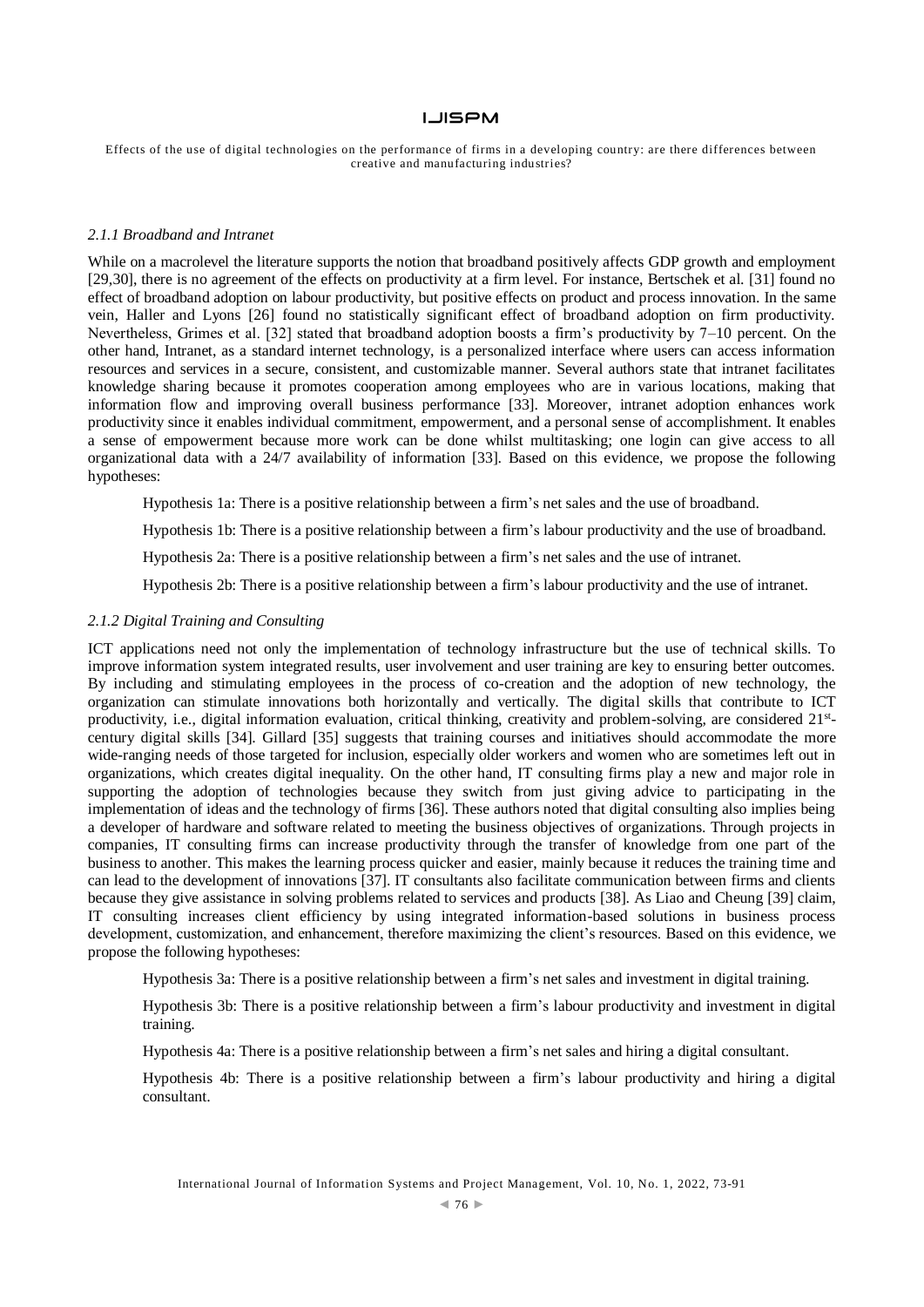Effects of the use of digital technologies on the performance of firms in a developing country: are there differences between creative and manufacturing industries?

#### *2.1.3 Website, Online Selling and Social Networks*

The empirical literature has paid great attention to DTs related to e-commerce and e-marketing applications, such as websites [40], online selling [41], and social networks [42]. The overall aim of these studies is to investigate how and to what extent DTs directly contribute to increasing sales. Websites are perhaps one of the first ICT adoptions by firms around the world since this technology enables the inclusion of information which is easy to understand and useful to clients [43]. Moreover, the website is a medium for interactive communication, not only between clients, as a tool for customer relationship management and sales, but also from business-to-business and with other stakeholders [44]. Thus, a website aims to raise visibility and attract new customers [3]. According to these authors, workers can upload information easily, gather information without moving, and target multiple segments with the design selected. However, Teo and Pian [45] have found that cost saving is not the main benefit of a website, but rather differentiation and growth. In addition, Nurmilaakso [46] found that websites do not result in a significant influence on labour productivity, since a fancy website alone does not ensure business performance, however, this is more the case in B2B e-commerce. In this line, Tarafdar and Zhang [43] pointed out that to attract and retain traffic that allows more business transactions, characteristics such as usability, ease-of-navigation and security are significant. In any case, website design and development software should be available to IT employees and programmers to get better rates of productivity [47]. According to this evidence, we propose the following hypotheses:

Hypothesis 5a: There is a positive relationship between a firm's net sales and the use of website.

Hypothesis 5b: There is a positive relationship between a firm's labour productivity and the use of website.

Online selling refers to transactions along the value chain but using the internet platform together with the existing IT infrastructure. Several studies argue that e-businesses are efficient reducers of distance-related trade costs because firms can reach and expand to the global economy, being able to sell in places where distance or political systems made them previously unreachable [48]. For these reasons, its capacity to reduce trade barriers can lead to big cost savings. Along with cost reduction, earlier studies found benefits such as sales increases and new market penetration [49]. Xia and Zhang [28] discovered that the online channels have more repercussions on sales volumes over the long-term. To adopt online selling there is a process where organizations adapt their routines and even uses internal and external collaboration [50]. The author claims that business can present technical, economic, and legal barriers, preventing them from creating value added e-commerce operations. The use of e-commerce also shows a positive effect on the labour productivity of firms at a national level [51]; the highest growth happens in developing countries because they start from a much lower economic base. At the organizational level Nurmilaakso [46:10] found that "the importance of the ICT-integrated business processes, within and between firms, is evident in e-commerce" and it has positive effects on labour productivity. Thus, we propose the following hypotheses:

Hypothesis 6a: There is a positive relationship between a firm's net sales and the use of online selling.

Hypothesis 6b: There is a positive relationship between a firm's labour productivity and the use of online selling.

Social networks are a group of internet-based applications, mainly using foundations of web 2.0 for the creation and exchange of user generated content [52]. The most used social networks by firms are Facebook, Instagram, Twitter, and LinkedIn. Although there are exponential applications and adjustments organizations have made, there are different understandings about the outcomes and impact of social networks on business performance [27]. Some studies show that social networks positively affect the performance of the new product in the marketplace, because speed-time-tomarket of these new products [53] allows sharing knowledge from outside and inside in real-time and reduces barriers between clients and intermediate costs. Other researches states that information from social networks is inaccurate and distorted because sources are unreliable and that, although it helps innovation, it did not translate into financial benefits [54]. Kurnia and Er [55] explain that successful social media usage depends on the interest and condition of the company planning to implement usable platforms. Despite these differences, there is some agreement about the effects on the organization. To begin with, social networks enable better engagement between employees and designers with clients because they receive information about preferences, allowing for demand forecasting and follow-up purchasing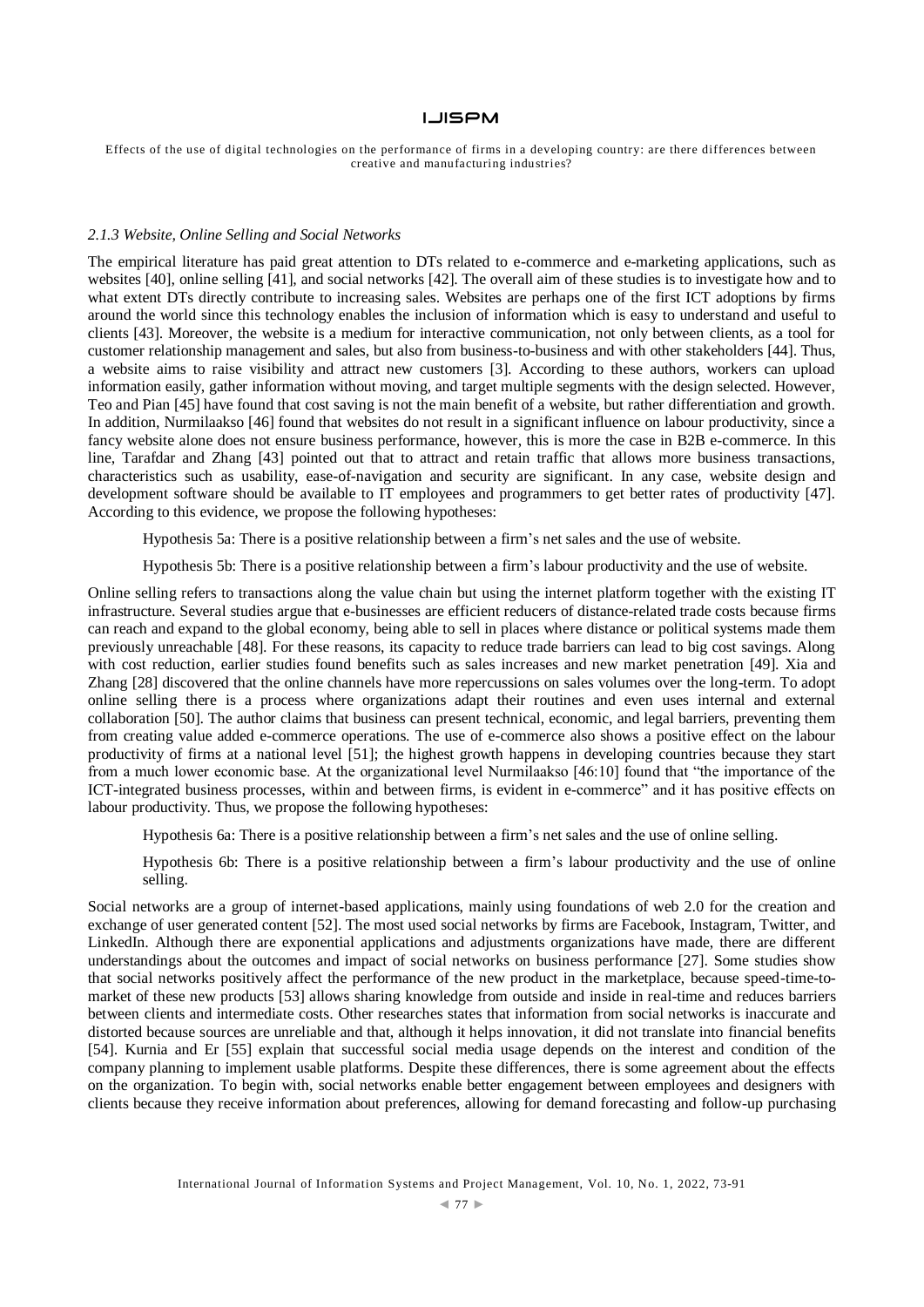Effects of the use of digital technologies on the performance of firms in a developing country: are there differences between creative and manufacturing industries?

activities. As a result, the areas of marketing, sales and customer management reduce their costs and cut down on physical transportation [56]. Thus, the information from external actors can be used with big data and analytics to improve the current products. In addition, the labour productivity generated is explained by the quality of knowledge acquired from social networks [57], that is, more creativity emerges in the workplace. According to this evidence, we propose the following hypotheses:

Hypothesis 7a: There is a positive relationship between a firm's net sales and the use of social networks.

Hypothesis 7b: There is a positive relationship between a firm's labour productivity and the use of social networks.

# *2.1.4 Extranet and Enterprise Information Systems*

To date, little evidence has been collected for e-business and DTs, such as Extranet, ERP, CRM, and other basic information-sharing services [58]. While intranet is created for internal use, extranets connect to other actors outside the company. Vlosky et al. [59] explain that an extranet is a network that links business partners to another over the internet. Suppliers, customers, or other trading partners are linked to exchange various types of information. A study by Paswan et al. [60] suggests that the standardized data exchange with trading partners has a positive influence on labour productivity because firms integrate their business processes, especially in B2B and e-commerce. With suppliers, for instance, extranet gives the ability to place and secure orders in a transparent system where inventory levels and forecasts are transparent and accessible, creating online partnerships. With customers, extranet increases loyalty, commitment, and confidence [61], which in the long-term gives competitive advantage. Based on this evidence, we propose the following hypotheses:

Hypothesis 8a: There is a positive relationship between a firm's net sales and the use of extranet.

Hypothesis 8b: There is a positive relationship between a firm's labour productivity and the use of extranet.

Enterprise Information Systems (EIS) is essential for companies. For instance, enterprise resource planning (ERP) and customer relationship management (CRM), two of the most widely implemented business software platforms, allows this integration. Both support core corporate activities by incorporating best practices and information to facilitate rapid decision-making, cost reduction and greater material control [62]. A tangible benefit of these systems includes results in business process, mainly by increasing productivity. Karimi et al. [58] found that successful ERP implementation helps business efficiency, effectiveness, and flexibility because it reduces cost and cycle time, improves decision making and planning, and enables external linkages to customers and suppliers. The operational efficiency of an individual worker is related to the amount of time it takes to do a job. With ERP they can access data simultaneously, using less time to do a job. However, a successful ERP implementation requires sufficient and appropriate training, reliable internet connection, involvement of end-users, change management, as well as sufficient demonstration of the prospective ERP system [63]. CRM is more related to the evidence that confirms an increase in market shares and sale growth rates because the systems lead to a quick reaction to market opportunities [64] and enables the creation of opportunities and managing relationships. Based on this evidence, we propose the following hypotheses:

Hypothesis 9a: There is a positive relationship between a firm's net sales and the use of enterprise information systems.

Hypothesis 9b: There is a positive relationship between a firm's labour productivity and the use of enterprise information systems.

#### *2.2 Other Characteristics of the Firm*

In general terms, other characteristics of the firm, such as age, size, industry, and even gender of the managers, are useful in understanding the relationships between ICT adoptions and a firm's net sales and productivity. For instance, if we consider the age of the company as a proxy for experience, it could be argued that old companies are more likely to adopt ICTs than younger companies. In fact, formalization in the context of ICT is considered a technological strategy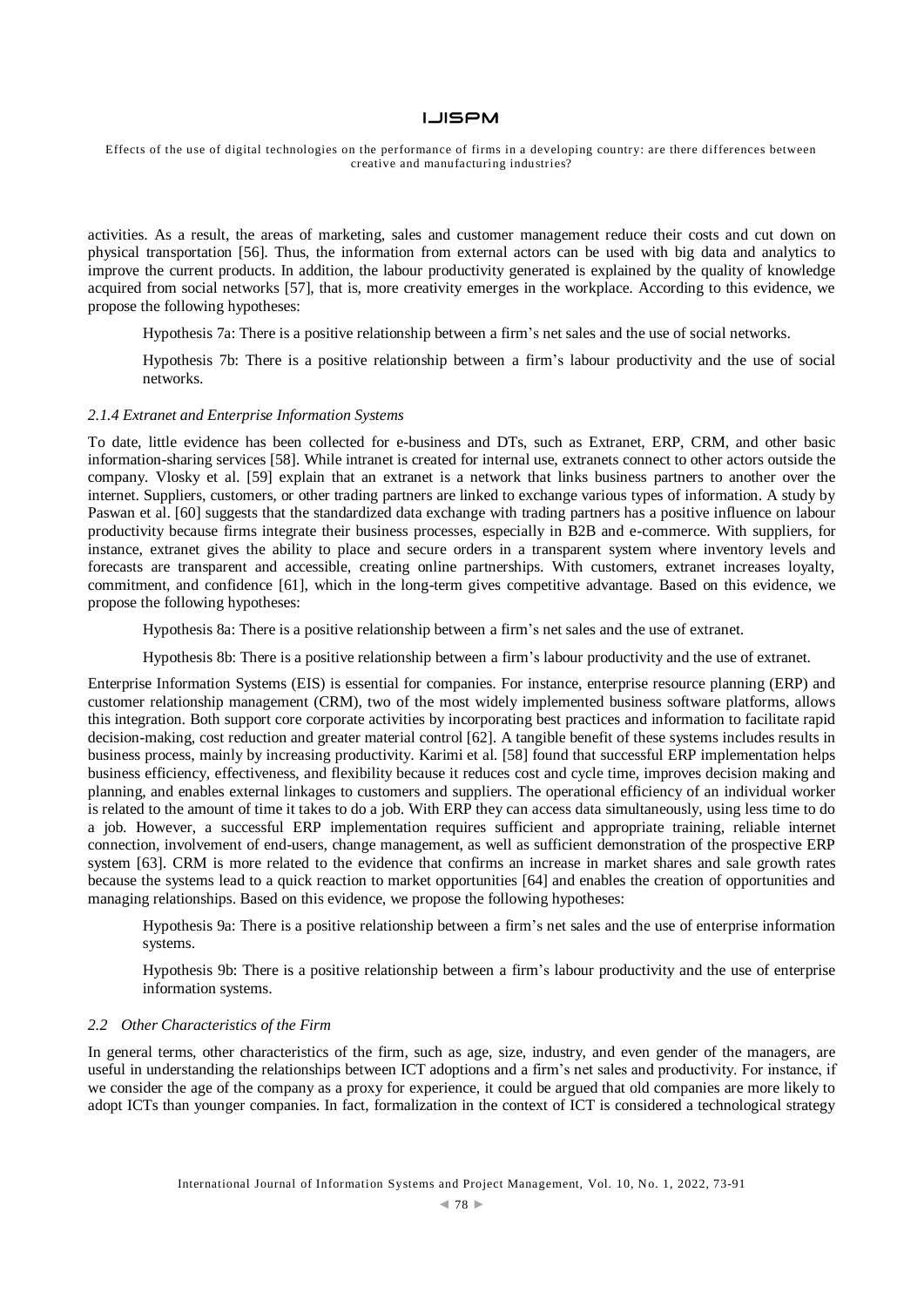Effects of the use of digital technologies on the performance of firms in a developing country: are there differences between creative and manufacturing industries?

within the company, which includes organizational planning and preparation [65]. This means determining how, why, and what improvements and benefits those technologies will bring to the company and then analysing needs and objectives in computing and conceiving a strategy for the long-term. It is a very essential factor in leading to the success and rapid spread of ICT adoption [66]. However, there is no consensus in these respects [3]. Accordingly, we present the following hypotheses:

Hypothesis 10a: The age of the firm has a positive relationship with the firm's net sales.

Hypothesis 10b: The age of the firm has a positive relationship with the firm's labour productivity.

In relative terms, the larger sized company has similar positive relationships due to it being related to the capabilities and resources available for ICT adoptions. In this regard, size is a fundamental factor directly influencing ICT; for example, SMEs are mostly dependent on external interactions for ICT adoption because of their critical size [67]. Previous research has emphasized that business size is the most important discriminant for the adoption or non-adoption of ICT [68]. In any case, literature has not reached a consensus about this relationship [3]. However, there is stronger evidence for a positive relationship between firm size, ICT adoption and firm performance. Accordingly, we present the following hypotheses:

Hypothesis 11a: The size of the firm has a positive relationship with the firm's net sales.

Hypothesis 11b: the size of the firm has a positive relationship with the firm's labour productivity.

Gender diversity literature acknowledges that firms with greater gender diversity in top management teams show lower risk and deliver better performance [69]. Specifically, the proportion of women in top management tends to have positive effects on a firms' performance [70]. Furthermore, recent empirical research on digital transformation has shown the role of top management and their experience and skills in promoting and executing digital transformation [71]. Thus, the level of technological awareness at decision-making levels also affects the incorporation of ICTs [72]. In any case, it was decided to incorporate this variable since, at the regional level, creative and cultural industries are one of the sectors with the highest numbers of working women. Accordingly, we present the following hypotheses:

Hypothesis 12a: Higher proportion of female manager's has a positive relationship with a firm's net sales.

Hypothesis 12b: Higher proportion of female manager's has a positive relationship with a firm's labour productivity.

Finally, several studies in different countries have considered that business type and sector of activity are among the factors influencing ICT adoption and performance. For many years, business type has also played a large part in deciding the structure and architecture of ICT, that is, barriers influencing ICT adoption in production companies are different from those of service companies. In this respect, Thong and Yap [73] have noted that the sectors with the greatest intensity of information activities tend to adopt ICT more than those which are less intense. Therefore, the particularities related to the sector or branch of activity can affect both the process of incorporating ICTs and the firm's performance [18]. Accordingly, we present the following hypotheses:

Hypothesis 13a: Creative firms have a greater positive effect on the relationship between the use of digital technologies and net sales than manufacturing firms.

Hypothesis 13b: Creative firms have a greater positive effect on the relationship between the use of digital technologies and labour productivity than manufacturing firms.

Figure 1 presents the hypotheses formulated in a research model.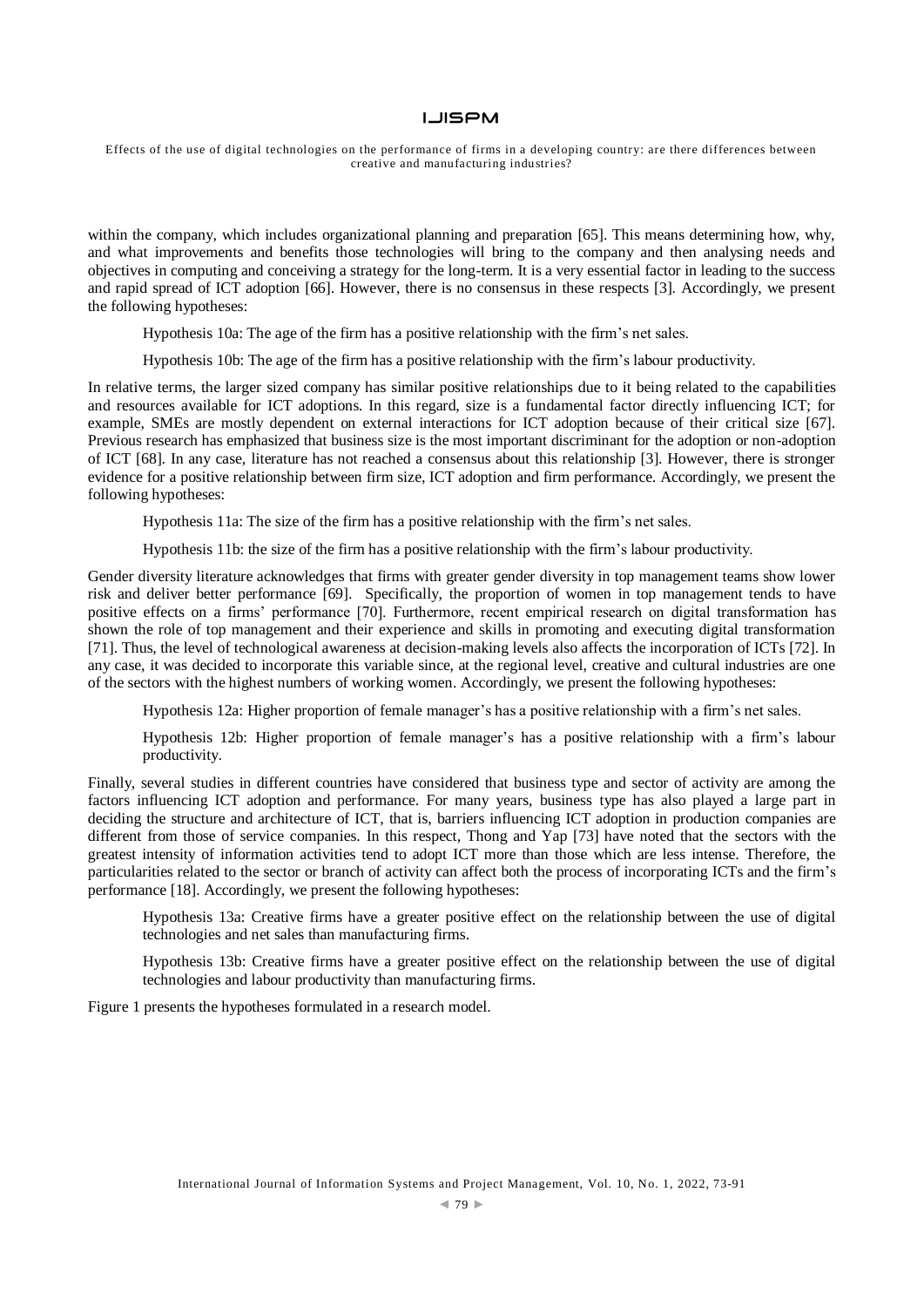



Fig. 1. Research model

# **3. Data Collection and Methodology**

#### *3.1 Data Description*

The data is obtained from the National Enterprises Survey in Peru (ENE, by its acronym in Spanish) in 2015. For its part, the ENE data is collected by the Institute of Statistics and Informatics of Peru every three years. The survey consists of an exhaustive questionnaire oriented to obtain information on the business environment of the firms through direct face-to-face surveys with firm managers and owners who participate in the company's decision-making. The population of the survey is made up of large, medium, and small Peruvian companies totalling 13,592 companies from all industries except for the education and health industries. The ENE uses stratified random sampling by location, size, industry, and other country-specific information. In accordance with our research objectives (to know whether there is a relationship between the use of digital technologies and the firms' net sales and productivity), the final sample used consists of 979 firms from the creative industry and 1,991 manufacturing firms.

| Table 1. Sample composition             |                            |               |                      |               |  |  |
|-----------------------------------------|----------------------------|---------------|----------------------|---------------|--|--|
| <b>Characteristics of the firm</b>      | <b>Creative Industries</b> |               | <b>Manufacturing</b> |               |  |  |
|                                         | #                          | $\frac{0}{0}$ | #                    | $\frac{0}{0}$ |  |  |
| Firm size by worker number <sup>1</sup> |                            |               |                      |               |  |  |
| Micro                                   | 433                        | 44.24         | 426                  | 21.41         |  |  |
| Small                                   | 372                        | 38.00         | 669                  | 33.6          |  |  |
| Medium                                  | 110                        | 11.22         | 687                  | 34.47         |  |  |
| Large                                   | 64                         | 6.54          | 209                  | 10.52         |  |  |
| Total                                   | 979                        | 100.00        | 1991                 | 100.00        |  |  |

Note: 1/ Include managers and employees (permanents and temporary)

*Source*: Own elaboration from ENE (2015).

International Journal of Information Systems and Project Management, Vol. 10, No. 1, 2022, 73-91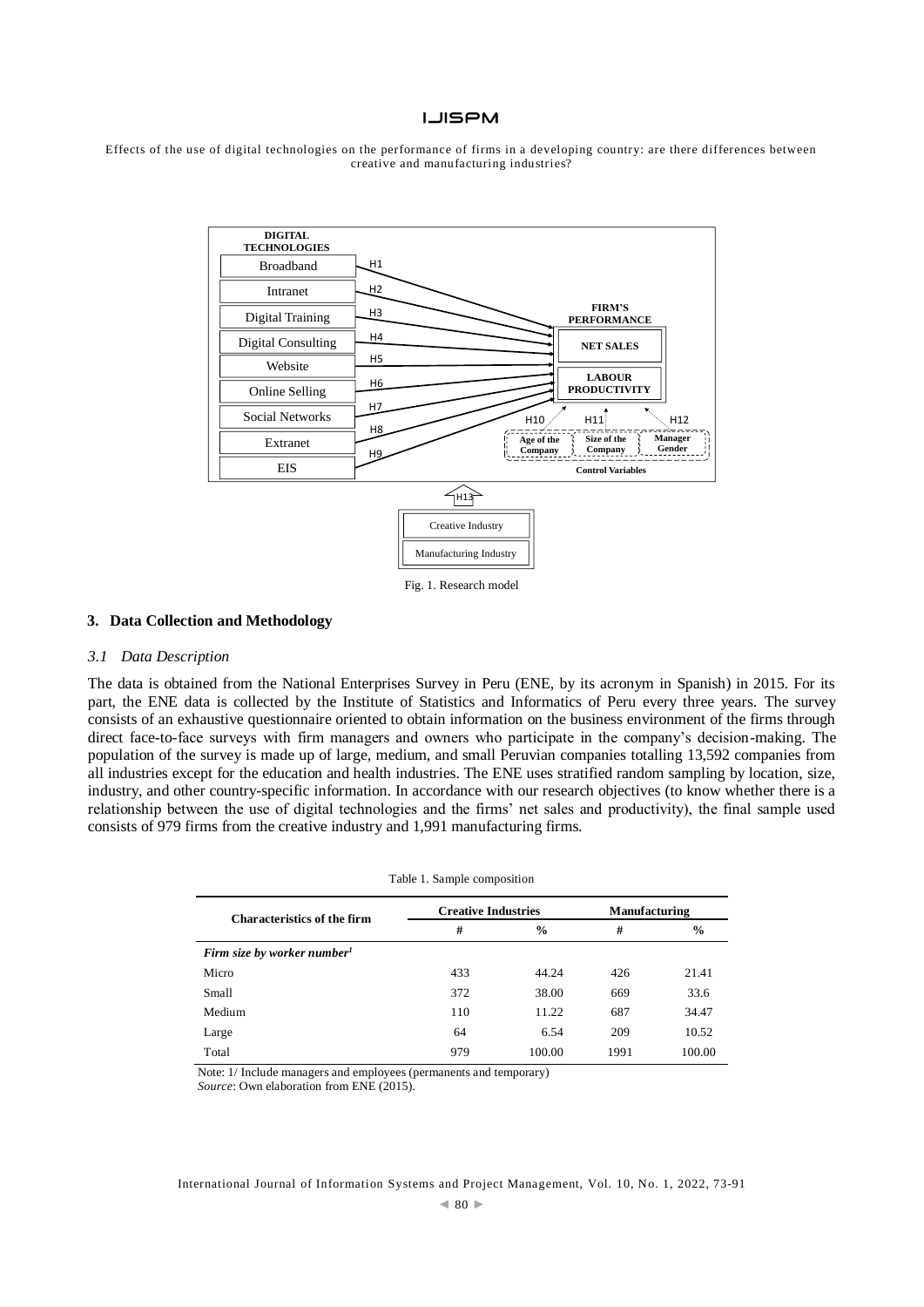Effects of the use of digital technologies on the performance of firms in a developing country: are there differences between creative and manufacturing industries?

# *3.2 Description of Variables*

There are two dependent variables: net sales and labour productivity. The first is calculated as the total net sales of products and services of the companies, and the second is calculated as the ratio of net sales per worker considering only the permanent staff of the company. This measure aims to proxy firm efficiency in using production inputs, thereby providing a basis to compare performance across firms [74]. The independent variables are nine types of DT that approximate the degree of digitization achieved by the company in the back office (intranet, digital training, and digital consulting), in the front office (websites, online selling and social networks), as well as for both types (broadband, extranet and enterprise information systems). To control heterogeneity across the sample, we include age, size, and gender. Table 2 provides a definition of the variables used in the study, whilst Tables 3 and 4 present the summary statistics of those variables and the results of the differences in means tests for creative and manufacturing firms.

| <b>Variable</b>                                                                          | <b>Definition</b>                                                                                                              | <b>Scales</b>      |
|------------------------------------------------------------------------------------------|--------------------------------------------------------------------------------------------------------------------------------|--------------------|
| Net Sales                                                                                | Net sales of products/services                                                                                                 | Logarithm          |
| Labour Productivity                                                                      | Net sales per total workers (only managers and permanent)                                                                      | Logarithm          |
| <b>Broadband</b>                                                                         | A value of 1 indicates that the firm reported that they have internet<br>with broadband; 0 otherwise                           | <b>Dichotomous</b> |
| Intranet                                                                                 | A value of 1 indicates that the firm reported that they have intranet;<br>0 otherwise                                          | Dichotomous        |
| Digital Training                                                                         | A value of 1 indicates that the firm reported that they invest in<br>digital training for their workers or owners; 0 otherwise | Dichotomous        |
| Digital Consulting                                                                       | A value of 1 indicates that the firm reported that they invest in<br>digital consulting; 0 otherwise                           | Dichotomous        |
| Website                                                                                  | A value of 1 indicates that the firm reported that they have a<br>website; 0 otherwise                                         | <b>Dichotomous</b> |
| Online Selling                                                                           | A value of 1 indicates that the firm reported that they sell products<br>or services online: 0 otherwise                       | <b>Dichotomous</b> |
| Social Networks                                                                          | A value of 1 indicates that the firm reported that they have a social<br>network account on Facebook or Twitter; 0 otherwise   | <b>Dichotomous</b> |
| Extranet                                                                                 | A value of 1 indicates that the firm reported that they have extranet;<br>0 otherwise                                          | Dichotomous        |
| <b>Enterprise Information Systems</b>                                                    | A value of 1 indicates that the firm reported that they have<br>enterprise information systems; 0 otherwise                    | <b>Dichotomous</b> |
| Time from foundation of the firm, except firms with three or less<br>Firm's Age<br>years |                                                                                                                                | Logarithm          |
| Firm's Size                                                                              | Number of total workers (only managers and permanent workers)                                                                  | Logarithm          |
| Manager's Gender                                                                         | Percentage of executive women                                                                                                  | Logarithm          |

#### Table 2. Definition of variables

#### Table 3. Summary statistics

|                                       |                               | $\bf(1)$ | (2)                      |       |                            | (3)      |         |
|---------------------------------------|-------------------------------|----------|--------------------------|-------|----------------------------|----------|---------|
| <b>Variables</b>                      | <b>Manufacturing Industry</b> |          | <b>Creative Industry</b> |       | <b>Difference in Means</b> |          |         |
|                                       | Mean                          | SD       | Mean                     | SD.   | Diff.                      | t-test   | p-value |
| <b>Broadband</b>                      | 0.914                         | 0.28     | 0.87                     | 0.337 | 0.044                      | 1.858    | *       |
| Intranet                              | 0.362                         | 0.481    | 0.375                    | 0.485 | $-0.012$                   | $-0.309$ |         |
| Digital Training                      | 0.302                         | 0.459    | 0.41                     | 0.493 | $-0.107$                   | $-2.846$ | ***     |
| Digital Consulting                    | 0.274                         | 0.446    | 0.23                     | 0.421 | 0.044                      | 1.236    |         |
| Website                               | 0.721                         | 0.448    | 0.745                    | 0.436 | $-0.023$                   | $-0.659$ |         |
| Online Selling                        | 0.247                         | 0.431    | 0.365                    | 0.482 | $-0.117$                   | $-3.259$ | ***     |
| Social Networks                       | 0.389                         | 0.487    | 0.615                    | 0.487 | $-0.225$                   | $-5.709$ | ***     |
| Extranet                              | 0.129                         | 0.335    | 0.115                    | 0.319 | 0.014                      | 0.531    |         |
| <b>Enterprise Information Systems</b> | 0.9                           | 0.299    | 0.84                     | 0.367 | 0.06                       | 2.348    | **      |

*Note*: The CIIU 3211 is excluded because it is common in both industries. P-value significant at 99%\*\*\*, 95%\*\*, and 90%\* SD: standard deviation.

International Journal of Information Systems and Project Management, Vol. 10, No. 1, 2022, 73-91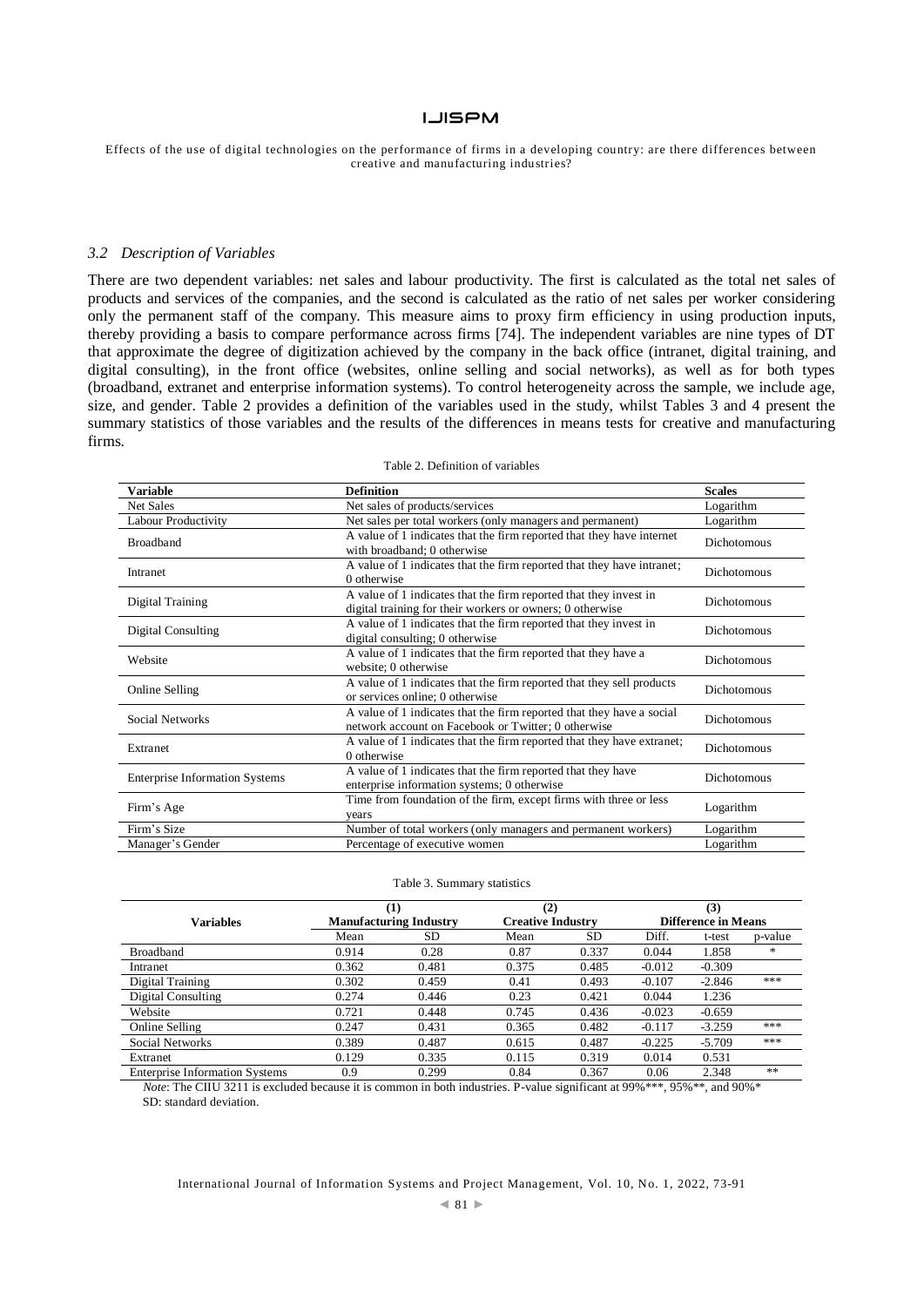Effects of the use of digital technologies on the performance of firms in a developing country: are there differences between creative and manufacturing industries?

|                     |                               |            | (2)                      |            |                            |          |         |
|---------------------|-------------------------------|------------|--------------------------|------------|----------------------------|----------|---------|
| <b>Variables</b>    | <b>Manufacturing Industry</b> |            | <b>Creative Industry</b> |            | <b>Difference in Means</b> |          |         |
|                     | Mean                          | SD.        | Mean                     | SD         | Diff.                      | t-test   | p-value |
| Net Sales           | $1.46e + 08$                  | $7.93e+08$ | $3.26e+07$               | $7.25e+07$ | $1.13e+08$                 | 2.008    | **      |
| Labour Productivity | 881258.4                      | 5354798    | 466528                   | 1847175    | 414730.4                   | 1.0752   | **      |
| Firm's Size         | 242.915                       | 520.642    | 95.005                   | 196.655    | 147.910                    | 3.929    | ***     |
| Firm's Age          | 23.023                        | 17.574     | 17.675                   | 15.397     | 5.348                      | 3.866    | ***     |
| Manager's Gender    | .438                          | .260       | .507                     | .290       | $-.068$                    | $-3.148$ | ***     |

Table 4. Summary statistics in Levels

*Note*: The CIIU 3211 is excluded because it is common in both industries. P-value significant at 99%\*\*\*, 95%\*\*, and 90%\* SD: standard deviation.

# *3.3 Method and Regression Model*

In accordance with our research objectives, we estimate the effects of DT adoption on two firm performance proxies through the OLS method. Thus, the models took the following form in the case of firm productivity:

$$
Productivity_i = \beta_0 + \beta_1 * DT_i + \beta_2 * \theta_i + \varepsilon_i
$$
\n(1)

where the sub-index *i* refers to the firm. DT is a vector that grouped the nine proxy variables of digital technologies that were presented in Figure 1 (broadband, intranet, digital training, digital consulting, website, online selling, social networks, extranet, enterprise information systems). ϑ1 is a vector of control variables, such as firm age, size, and gender. ε1 is the error term. To support the hypotheses,  $β1$  and  $β2$  need to be positive. An alternative model is estimated considering the net sales of the company as a dependent variable.

# **4. Result and Discussion**

The results indicate that some DTs are important determinants for the net sales and performance of the companies. Table 5 shows the results of the models estimated through the OLS method, both for creative and manufacturing industries. In columns 1 and 2 the effects of the use of DTs are estimated with respect to the net sales of the companies, and columns 3 and 4 with respect to labour productivity. First, if we analyse column 1, we can see that the use of almost all DTs analysed (broadband, intranet, digital consulting, websites, extranet, and enterprise information systems) has a positive relationship on the net sales of companies in the creative industry. Therefore, these results support hypotheses 1a, 2a, 4a, 5a, 8a, 9a, respectively and are consistent with previous studies [3,33,39,61,64]. However, we found that digital training, online selling, and social networks have negative relationships. One possible explanation could be not only the low adoption of these technologies (41% and 37%), but probably also scarce digital capabilities [34] and companies do not effectively manage their social networks, as evidenced in previous studies [54]. Furthermore, it is important to note that the firm's age, size, and manager's gender also have a positive relationship. Therefore, these results support hypotheses 10a, 11a and 12a, respectively. Thus, these results suggests that large firm in the creative industry with experience in the market and with some proportion of female managers position can affect positively on their net sales, in addition to the use of DT. In this way, our results are consistent with previous studies [65,68,70,71].

Second, if we look at column 2, we can see that the use of almost all DTs analysed (broadband, digital consulting, websites, extranet, and enterprise information systems) has a positive relationship on the net sales of manufacturing companies. Therefore, these results support hypotheses 1a, 4a, 5a, 8a, 9a, respectively and are consistent with previous studies [3,39,61,64]. However, we found that online selling and social networks have negative relationships. One possible explanation could be not only the low adoption of these technologies (25% and 39%), but probably also scarce digital capabilities [34] and companies that do not effectively manage their social networks, as evidenced in previous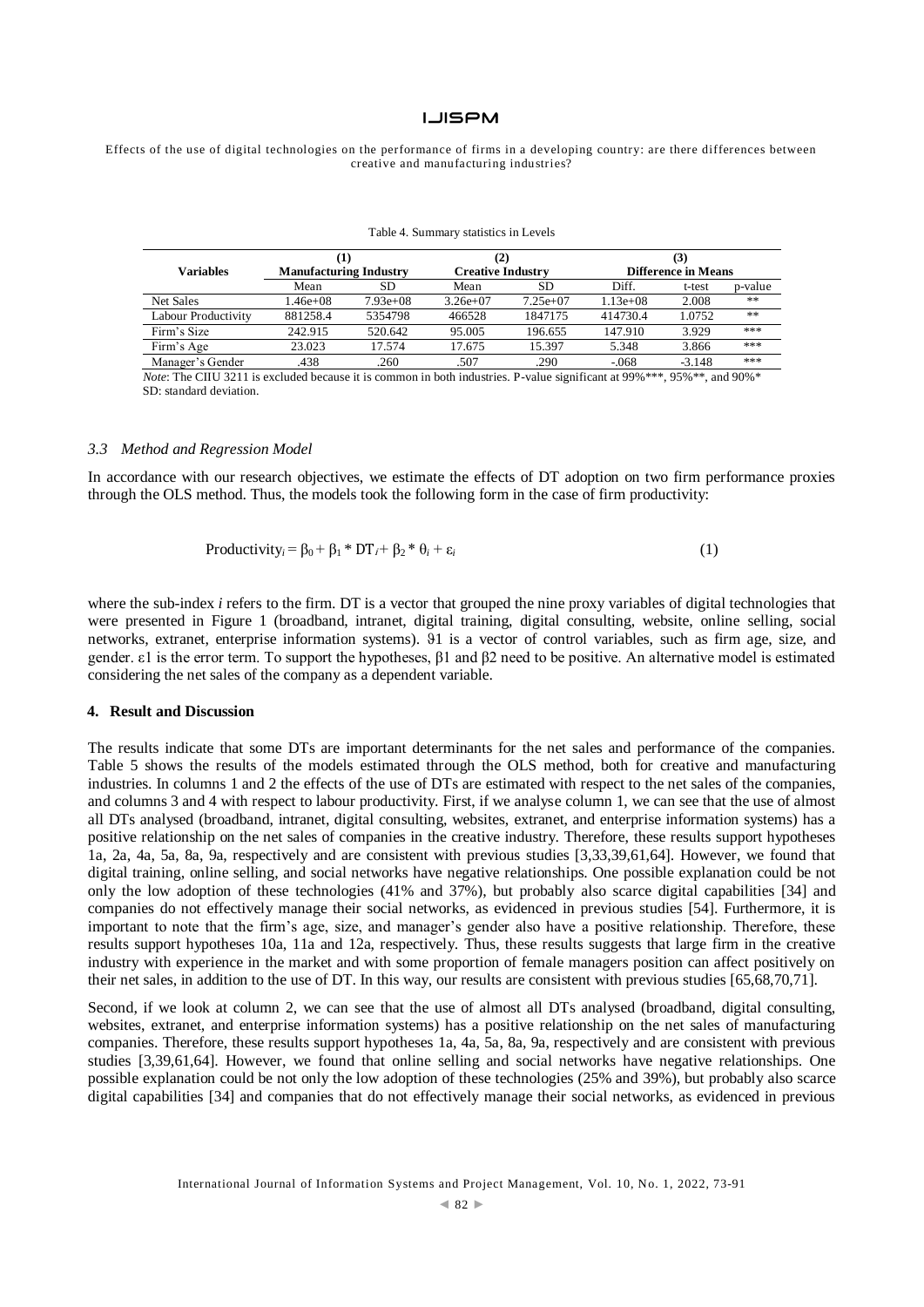Effects of the use of digital technologies on the performance of firms in a developing country: are there differences between creative and manufacturing industries?

studies [54]. This argument can also be used in the case of the use of intranet and digital training (36% and 30%), since they do not present statistical significance. Furthermore, it is important to note that both age and size of the firms also have positive relationships. Thus, these results support hypotheses 10a and 11a, respectively. Therefore, these results suggest that large manufacturing firms with experience in the market can affect positively their net sales, in addition to the use of DT. However, the low proportion of female manager position has a negative relationship. In this way, these results concur with previous studies [65,68,70,71]. At this point, it is important to mention that the RMSE in both models (1 and 2) according to net sales shows satisfactory significance (0.998 and 1.157) and the R square (0.68 and 0.72) is considerably strong [75], respectively.

| Table 5. Regression Models            |                             |                  |                             |               |  |  |
|---------------------------------------|-----------------------------|------------------|-----------------------------|---------------|--|--|
| <b>Variables</b>                      |                             | <b>Net Sales</b> | <b>Labour Productivity</b>  |               |  |  |
|                                       | <b>Creatives Industries</b> | Manufacturing    | <b>Creatives Industries</b> | Manufacturing |  |  |
|                                       | (1)                         | (2)              | (3)                         | (4)           |  |  |
| <b>Broadband</b>                      | $0.30***$                   | $1.16***$        | $0.30***$                   | $1.16***$     |  |  |
|                                       | (0.10)                      | (0.09)           | (0.10)                      | (0.09)        |  |  |
| Intranet                              | $0.51***$                   | 0.10             | $0.51***$                   | 0.10          |  |  |
|                                       | (0.09)                      | (0.07)           | (0.09)                      | (0.07)        |  |  |
| Digital Training                      | $-0.22**$                   | $-0.10$          | $-0.22**$                   | $-0.10$       |  |  |
|                                       | (0.09)                      | (0.07)           | (0.09)                      | (0.07)        |  |  |
| <b>Digital Consulting</b>             | $0.34***$                   | $0.24***$        | $0.34***$                   | $0.24***$     |  |  |
|                                       | (0.10)                      | (0.07)           | (0.10)                      | (0.07)        |  |  |
| Website                               | $0.28***$                   | $0.24***$        | $0.28***$                   | $0.24***$     |  |  |
|                                       | (0.11)                      | (0.06)           | (0.11)                      | (0.06)        |  |  |
| Online Selling                        | $-0.19**$                   | $-0.24***$       | $-0.19**$                   | $-0.24***$    |  |  |
|                                       | (0.09)                      | (0.06)           | (0.09)                      | (0.06)        |  |  |
| Social Networks                       | $-0.48***$                  | $-0.29***$       | $-0.48***$                  | $-0.29***$    |  |  |
|                                       | (0.08)                      | (0.06)           | (0.08)                      | (0.06)        |  |  |
| Extranet                              | $0.99***$                   | $1.11***$        | $0.99***$                   | $1.11***$     |  |  |
|                                       | (0.17)                      | (0.13)           | (0.17)                      | (0.13)        |  |  |
| <b>Enterprise Information Systems</b> | $0.35***$                   | $0.37***$        | $0.35***$                   | $0.37***$     |  |  |
|                                       | (0.10)                      | (0.08)           | (0.10)                      | (0.08)        |  |  |
| Firm's Age                            | $0.32***$                   | $0.55***$        | $0.32***$                   | $0.55***$     |  |  |
|                                       | (0.06)                      | (0.04)           | (0.06)                      | (0.04)        |  |  |
| Firm's Size                           | $0.94***$                   | $0.74***$        | $-0.06*$                    | $-0.26***$    |  |  |
|                                       | (0.03)                      | (0.03)           | (0.03)                      | (0.03)        |  |  |
| Manager's Gender                      | $0.29***$                   | $-0.51***$       | $0.29***$                   | $-0.51***$    |  |  |
|                                       | (0.07)                      | (0.06)           | (0.07)                      | (0.06)        |  |  |
| Constant                              | $10.55***$                  | 9.31 ***         | $10.55***$                  | 9.31 ***      |  |  |
|                                       | (0.17)                      | (0.13)           | (0.17)                      | (0.13)        |  |  |
| N                                     | 979                         | 1,991            | 979                         | 1,991         |  |  |
| R-squared                             | 0.68                        | 0.72             | 0.27                        | 0.27          |  |  |
| Adj. R-squared                        | 0.679                       | 0.719            | 0.265                       | 0.268         |  |  |
| Root MSE                              | 0.998                       | 1.157            | 0.998                       | 1.157         |  |  |
| Wald chi2                             | 173.5                       | 425              | 30.39                       | 61.65         |  |  |

*Note:* Coefficients estimated to be significant at 99%\*\*\*, 95%\*\*, and 90%\*, SD in parentheses.

Third, if we focus on column 3, we can see that the use of almost all DTs analysed (broadband, intranet, digital consulting, website, extranet, and enterprise information systems), have a positive relationship with the labour productivity of companies in the creative industries. Therefore, these results support hypotheses 1b, 2b, 4b, 5b, 8b, 9b, respectively and are consistent with previous studies [32,33,36,47,58,60,62]. However, we found that certain DTs have negative relationships, such as digital training, online selling, and social networks. Perhaps one reason could be the low adoption of these technologies (41% and 37%), or maybe scarce digital capabilities [34] or training courses should accommodate the more wide-ranging needs of those targeted for inclusion, especially older workers and women who are sometimes left out in organizations, which creates digital inequality [35], and companies who do not effectively manage their social networks, as evidenced in previous studies where it was found that this technologies did not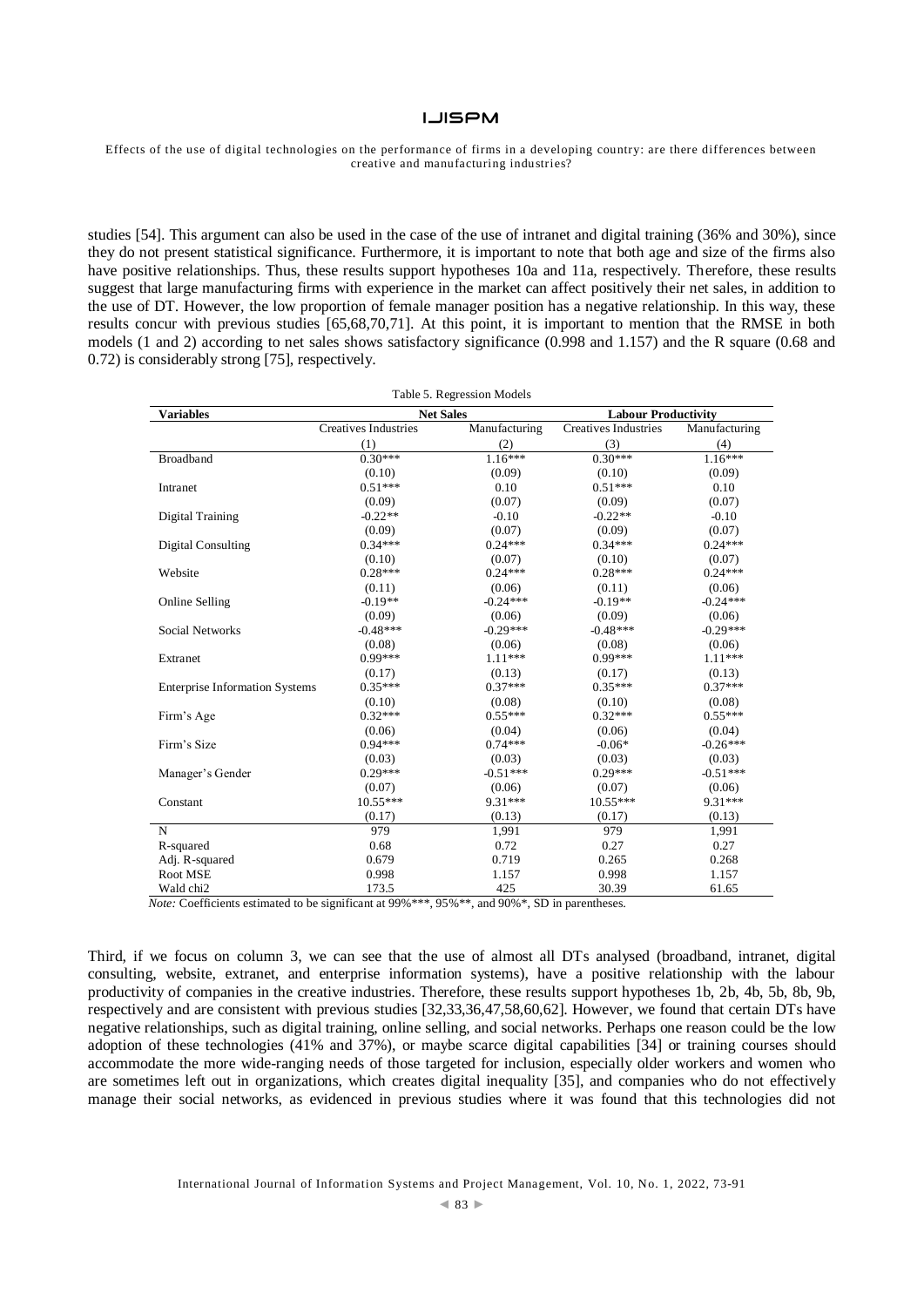Effects of the use of digital technologies on the performance of firms in a developing country: are there differences between creative and manufacturing industries?

translate into financial benefits [54]. Furthermore, it is important to note that both firm age and manager's gender also have a positive relationship. Thus, these results support hypotheses 10b and 12b, respectively. However, firm's size has a negative relationship. So, it seems that creative SMEs with at least one woman as managers can affect positively on their productivity, in addition to the use of DTs. Thus, our results are consistent with previous studies [3,66, 70,71,72].

Fourth, if we focus on column 4, we can see that the use of almost all DTs (broadband, digital consulting, websites, extranet, and enterprise information systems) have a positive relationship with the labour productivity of manufacturing companies. Therefore, these results support hypotheses 1b, 4b, 5b, 8b and 9b, respectively and are in line with previous studies [32,36,47,58,60,62]. However, we found that certain DTs have a negative relationship, such as online selling and social networks. Regarding online selling, probably there are still several technical and non-technical limitations that prevent organizations getting all the benefits [50]. In this study, only 25% of the companies use this sales channel. In addition, like in recent studies, manufacturing companies show that social networks mainly effect creativity, job satisfaction and motivation, but not productivity [54]. Moreover, we found that both the use of the intranet and investments in digital training do not present statistical significance. Perhaps, among other things, this is because their use is also scarce, only 36% and 30% of manufacturing companies carried out these activities, respectively. Furthermore, it is important to note that the firm's age also has a positive relationship, thus, this result supports hypotheses 10b. Nevertheless, both the size of the firm and the manager's gender have negative relationships. These results suggest that manufacturing firms with experience in the market can affect positively on their productivity, in addition to the use of DTs. Furthermore, it seems that large manufacturing firms with low proportion of female managerial position may be prone to not adopting these DTs. Thus, our results are consistent with previous studies [3,65,70,72]. At this point, it is important to mention that the RMSE in both models (3 and 4) according to labour productivity shows satisfactory significance (0.998 and 1.157) and the R square (0.27) is slightly moderate [75], respectively.

Fifth, if we make a comparative analysis between the creative and manufacturing industries, with respect to net sales (columns 1 and 2), we can see some differences. For example, large creative firms with experience in the market, some proportion of female managerial position and those that adopt DTs (broadband, intranet, digital consulting, websites, extranet and enterprise information systems), have positive relationships with a firms' net sales, while large manufacturers with experience in the market, with low proportion of female manager position and adopt DTs (broadband, digital consulting, websites, extranet and enterprise information systems), have positive relationships with a firms' net sales. Despite this, creative firms use a greater number of DTs that have positive and significant relationships with net sales compared to manufacturing firms. Therefore, the results support hypothesis 13a. In addition, if we focus on labour productivity (columns 3 and 4), the results show that there are slight differences. For example, creative SMEs with experience in the market, some proportion of female managerial position and those that adopt DTs (broadband, intranet, digital consulting, websites, extranet and enterprise information systems), have positive relationships with their labour productivity, while SME manufacturers with experience in the market, a low proportion of female managerial position and those who adopt DTs (broadband, digital consulting, website, extranet and enterprise information systems), have positive relationships with their labour productivity. Despite this, creative firms use a greater number of DT and have positive and significant relationships with labour productivity compared to manufacturing firms. Thus, these results support hypothesis 13b. In any case, we can affirm that the particularities related to the activities of the company can affect the adoption of DTs [20,73] and in turn, these influence on the performance of the companies [18].

Lastly, it's important to mention that the mere existence of a technology may not secure the outcomes or performance desired, thus, digital capabilities are necessary to effectively compete in a digital age [13]. Although recent empirical research has suggested which dynamic capabilities are necessary to compete in a digital economy [77,78] and has identified a range of sub-capabilities of those capabilities; it remains unexplored in the academic literature [13]. Unfortunately, our research could not measure these capabilities due to a lack of available data in the survey.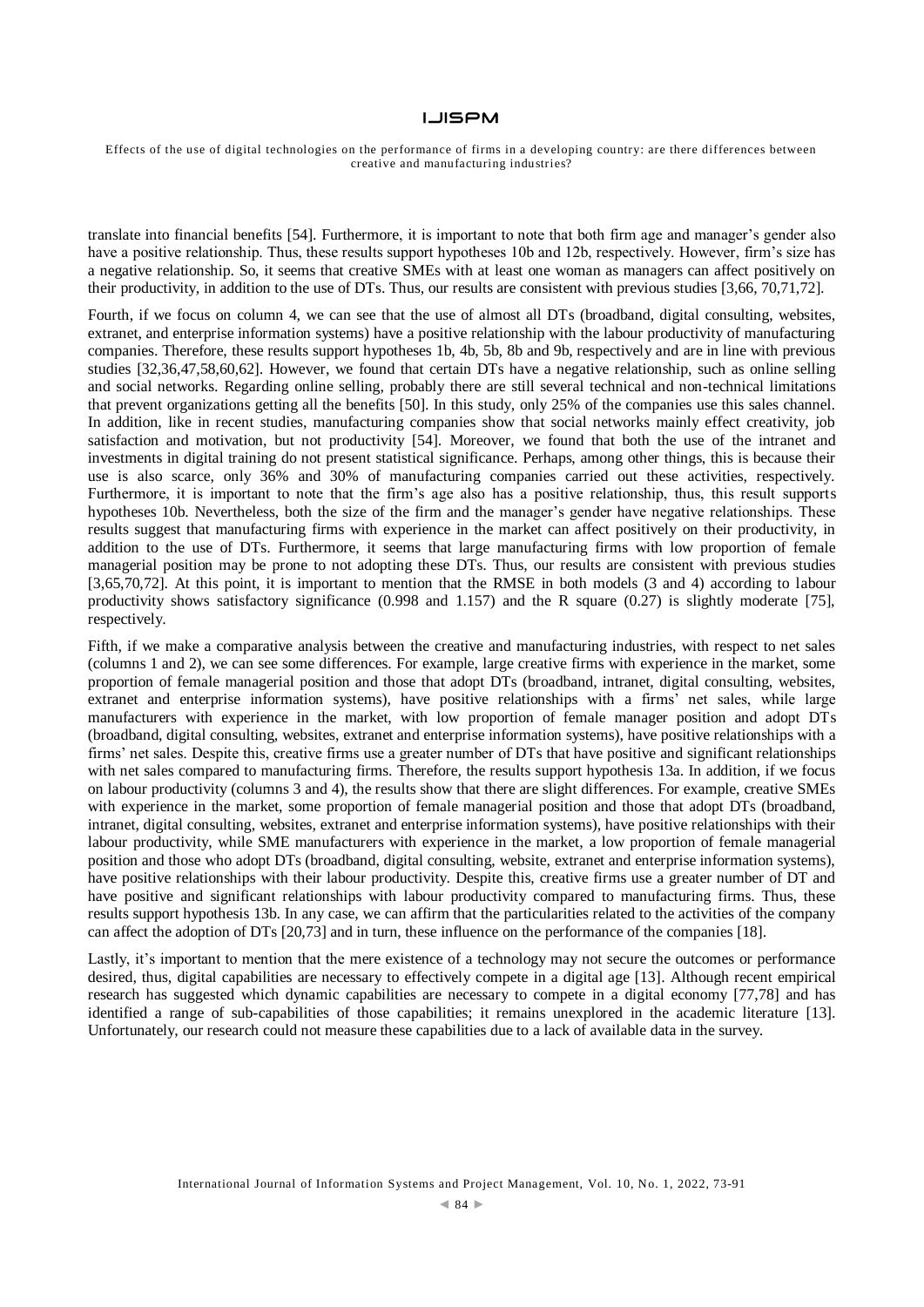Effects of the use of digital technologies on the performance of firms in a developing country: are there differences between creative and manufacturing industries?

#### **5. Conclusions**

From a theoretical perspective, this article not only contributes to the technology adoption approach by reinforcing the arguments that digital technologies can affect the firm's performance [2,14,22,25] but also that this relationship may be different depending on the manager's gender [70,71,72], the size of the firm [3,66,67] and the industry [18,73]. In that sense, our study contributes empirically to showing that there is a positive relationship between the use of digital technologies and the net sales and productivity of the companies. Our results tested these theories originating in developed countries in the Peruvian context. The empirical analysis is based on a sample of 2,970 Peruvian companies from creative and manufacturing industries. We found that there are differences in adoption of DTs between both industries, where most of the digital technologies are positively related to net sales and productivity in creative industries rather than manufacturing firms. Furthermore, a more detailed analysis of these relationships shows that the greater the number of DTs used, the more positive significative with firms' performance. Despite this, we found that there are some DTs (online selling and social networks) that have negative significance on a firms' performance. This is, probably due to the fact that Peruvian companies can present technical, economic and legal barriers, preventing the successful implementation of these DTs, as other literature has recognized [50,55]. Such controversial evidence shows the ongoing debate between the use of DTs and firm performance, due to some dynamic capabilities being necessary to compete in a digital economy [77,78] and the use of DTs perhaps being insufficient.

On the other hand, when we factor in the sample considering the age of the company, the results suggest that firms with experience in the market can positively affect their performance, in addition to the use of DTs. However, the size of the company and the manager's gender shows controversial results that encourage debate. For instance, our results show that large firms are prone to positively affect firms' net sales, while SMEs are prone to affect firms' productivity in both industries. Instead, in the manager's gender, some proportion of female managerial position have positive relationships with a firms' performance in creative industries, in addition to the use of DTs, while the low proportion of female managerial position have negative relationships with performance in manufacturing firms. Thus, it would be relevant for future research to try to clarify these arguments and identify what practices or strategies are carried out by these companies in these respects, especially, when top management support in digital transformation may have positive or negative effects [79].

In practical implication terms, our results suggest that almost all DTs have a positive effect on net sales and productivity. However, these relationships can be different depending on the manager's gender, the size of the firm and the industry, as we mentioned above. Therefore, companies in both industries should improve their implementation of DTs, especially in the use of online selling and social networks, by proper management of the technology portfolio and capabilities [80]. Thus, the alignment between the functionality of digital technologies and organizational strategies is needed in order to take advantage of digital technologies [1], which requires suitable strengthening of workers' digital capabilities [13,80]. Additionally, more policy efforts should be put into making promoting gender diversity in top management positions. Similarly, the adoption of DTs may also require ad hoc policies, to the extent that they strongly associate with innovation processes within the company [81]. In that sense, the creation of advanced services should be encouraged to link innovation in manufacturing firms, especially to foster the servitization strategy [82], digital transformation [83] and industry 4.0 [84].

Lastly, this study has limitations that should be highlighted. First, despite the ENE survey being used, the low number of key variable observations limits the analysis at the intra-industry level, allowing only interpretations of the industry as a whole. Second, due to the timeline of the survey, which is cross-sectional in nature, our study does not assess digitalization dynamics, so future studies should focus on this issue. Lastly, because there may be other factors that have not been included in our models (especially digital capabilities), future research should corroborate our results in specific contexts in emerging countries.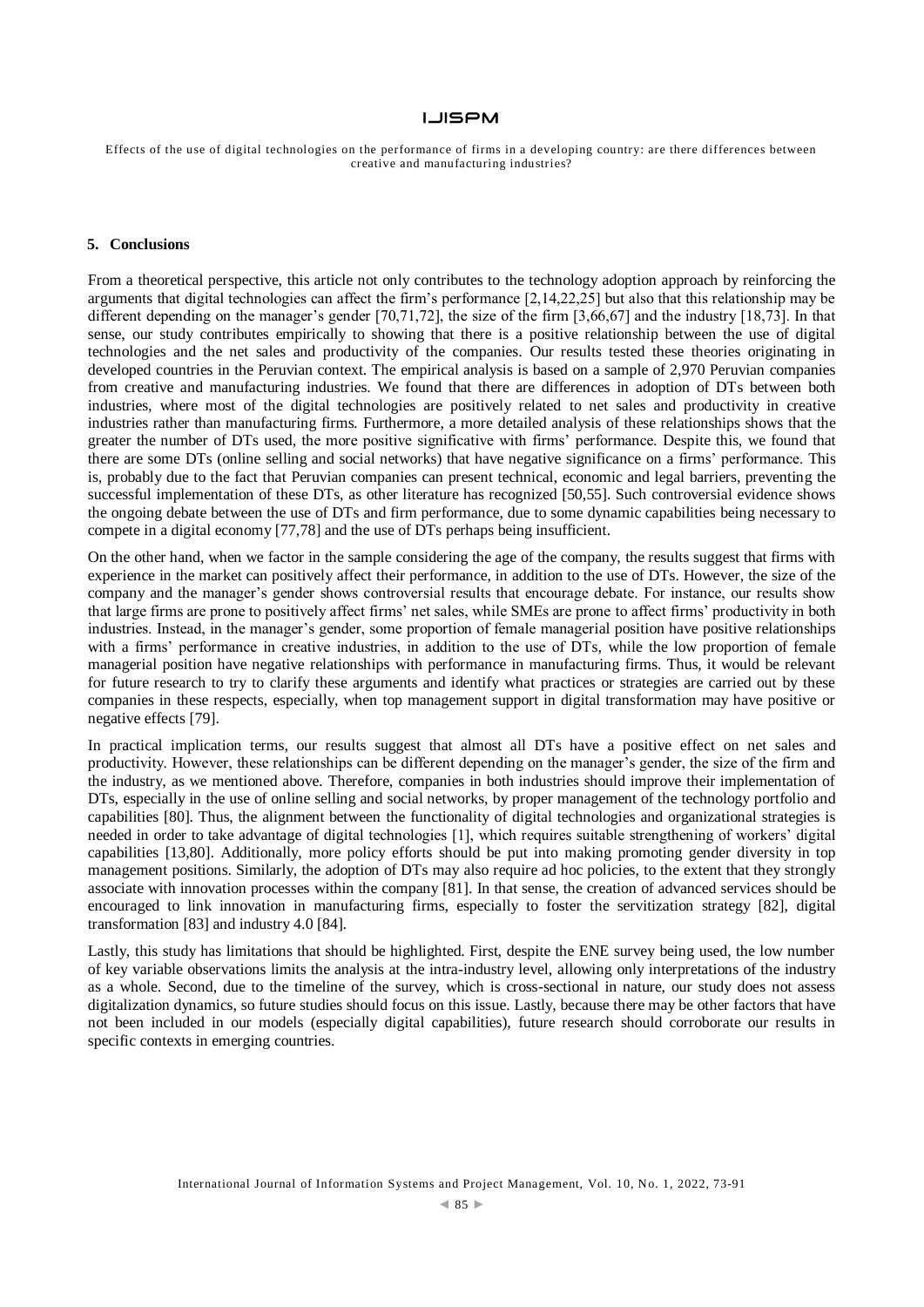Effects of the use of digital technologies on the performance of firms in a developing country: are there differences between creative and manufacturing industries?

#### **Acknowledgments**

The authors would like to thank two anonymous reviewers for their helpful comments. In addition, Jean Pierre Seclen-Luna acknowledges the support from the Program for High Performance in Research of the Pontifical Catholic University of Peru.

#### **References**

- [1] A. Bharadwaj, O.A. El Sawy, P.A. Pavlou and N. Venkatraman, "Digital Business Strategy: Toward a Next Generation of Insights," *MIS Quarterly*, vol. 37, no. 2, pp. 471-482, 2013.
- [2] S. Popa, P. Soto-Acosta and D. Perez-Gonzalez, "An Investigation of the Effect of Electronic Business on Financial Performance of Spanish Manufacturing SMEs," *Technological Forecasting and Social Change*, vol. 136, pp. 355–362, 2018.
- [3] A. Bayo-Moriones and F. Lera-Lopez, "A firm-level analysis of determinants of ICT adoption in Spain," *Technovation*, vol. 27, pp. 352-366, 2007.
- [4] B. Kumar, A. Sharma, S. Vatavwala and P. Kumar, "Digital mediation in business-to-business marketing: A bibliometric analysis," *Industrial Marketing Management*, vol. 85, pp. 126-140, 2020.
- [5] Organization for Economic Co-operation and Development, "Shaping the Digital Transformation in Latin America: Strengthening Productivity, Improving Lives" Paris, France: OECD Publishing, 2019.
- [6] Economic Commission for Latin America and the Caribbean, "Science, Technology and Innovation in the digital economy. State of the art in Latin America and the Caribbean". Santiago, Chile: ECLAC, 2016.
- [7] Instituto Nacional de Estadística e Informática, "*Encuesta Nacional de Empresas*", Lima, Perú: INEI, 2015.
- [8] Ministerio de la Producción, "*Las Mipymes en Cifras 2018*", Lima, Perú: PRODUCE, 2020, pp. 14–17.
- [9] R. Castro-Vergara and P. Marquina-Feldman, "Impact of broadband uses on labour demand derived from the innovative behaviour of firms in creative industries," *Creative Industries Journal*, vol. 11, no. 3, pp. 278-305, 2018.
- [10] Economic Commission for Latin America and the Caribbean, "*Análisis de la huella digital en América Latina y el Caribe*", Santiago, Chile: Naciones Unidas, 2020.
- [11] World Bank Group, "*World Development Report 2016: Digital Dividends*", Washington DC, USA: World Bank Group, 2016.
- [12] C. Forman, A. Goldfarb and S. Greenstein, "Technology Adoption". In M. Augier and D.J. Teece (Eds.), *The Palgrave Encyclopedia of Strategic Management*. London: Palgrave Macmillan, 2018.
- [13] K.S.R. Warner and M. Wager, "Building dynamic capabilities for digital transformation: an ongoing process of strategic renewal," *Long Range Planning*, vol. 52, no. 3, pp. 326-349, 2019.
- [14] International Monetary Fund, Chapter 4. "Is productivity growth shared in a globalized economy?" in World Economic Outlook, April 2018: Cyclical Upswing, Structural Change. Washington DC, USA: IFM, 2018.
- [15] H.C. Wang, J.G. Pallister and G.R. Foxall, "Innovativeness and involvement as determinants of website loyalty: I.A test of the style/involvement model in the context of Internet buying" *Technovation*, vol. 26, no. 12, pp. 1374– 1383, 2006.
- [16] D. Pilat, F. Lee and B. Van Ark, "Production and use of ICT: A sectoral perspective on productivity growth in the OECD area," *OECD Economic Studies,* vol. 35, pp. 47-78, 2002.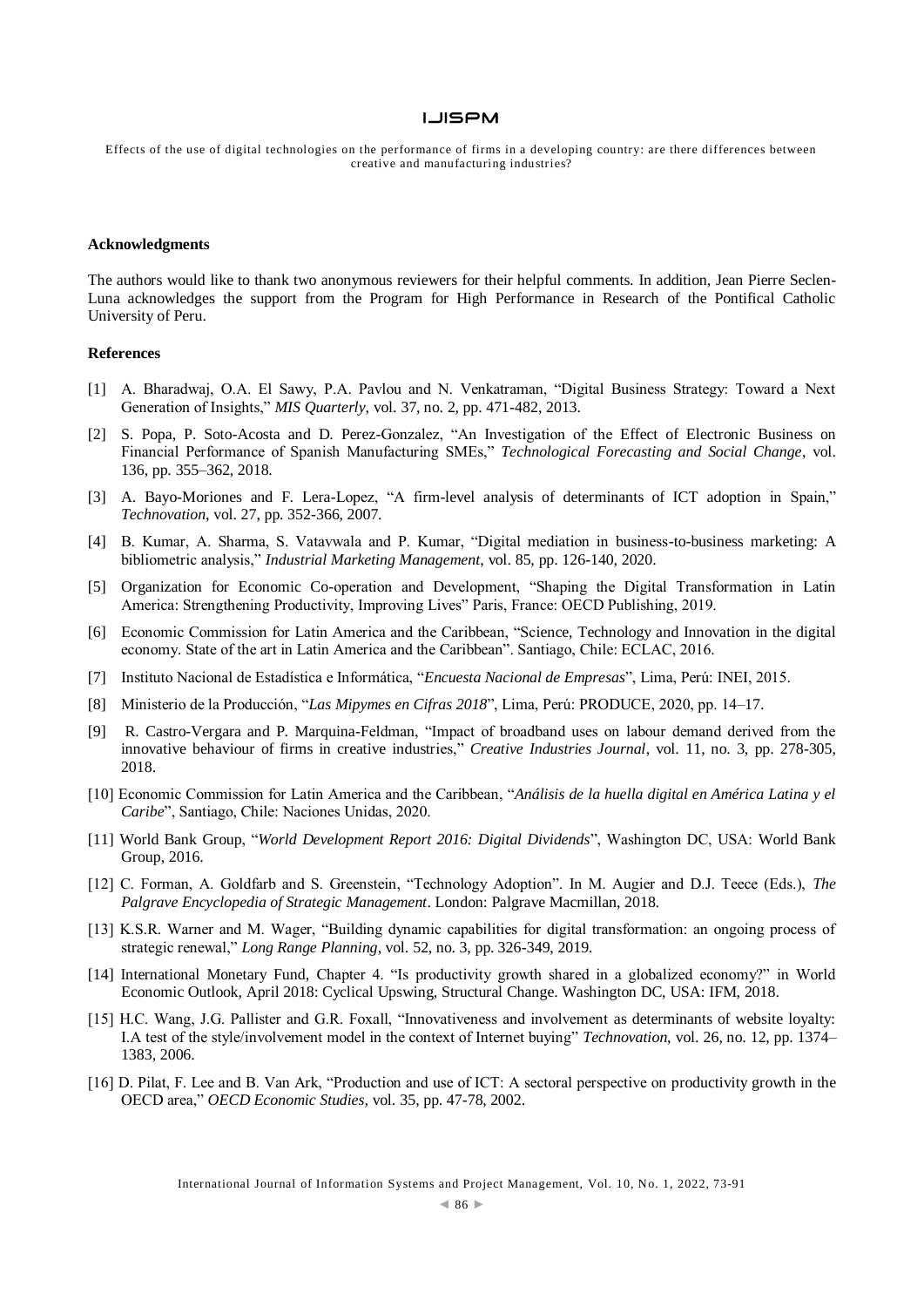- [17] M. Falk, "ICT-linked firm reorganization and productivity gains," *Technovation*, vol. 25, no. 11, pp. 1229–1250, 2005.
- [18] G. Breard and G. Yoguel, "Patrones de incorporación de TIC en el tejido empresarial argentino: factores determinantes", en *El desafío de las TIC en Argentina: crear capacidades para la generación de empleo*. Santiago, Chile: CEPAL, pp. 207-247, 2011.
- [19] S. Sircar, J. Turnbow and B.A. Bordoloi, "A Framework for Assessing the Relationship Between Information Technology Investments and Firm Performance," *Journal of Management Information Systems*, vol. 16, pp. 69-98, 2000.
- [20] M. Chouki, M. Talea, Ch. Okar and R. Chroqui, "Barriers to Information Technology Adoption Within Small and Medium Enterprises: A Systematic Literature Review," *International Journal of Innovation and Technology Management*, vol. 17, no. 1, 2050007, 2020.
- [21] P. Taylor, "The Importance of Information and Communication Technologies (ICTs): An Integration of the Extant Literature on ICT Adoption in Small and Medium Enterprises," *International Journal of Economics, Commerce and Management*, vol. 3, no. 5, pp. 274–295, 2015.
- [22] V. Spiezia, "ICT Investments and Productivity," *OECD Journal: Economic Studies*, vol. 1, 2012.
- [23] Organization for Economic Co-operation and Development, "*Digital Economy Outlook 2015*". Paris, France: OECD Publishing, 2015.
- [24] T. Mazzarol, "SMEs Engagement with E-Commerce, e-Business and e-Marketing," *Small Enterprise Research*, vol. 22, no. 1, pp. 79–90, 2015.
- [25] E. Brynjolfsson and L. Hitt, "Computing Productivity: Firm-Level Evidence," *The Review of Economics and Statistics*, vol. 85, no. 4, pp. 793–808, 2003.
- [26] S. Haller and S. Lyons, "Broadband adoption and firm productivity: Evidence from Irish manufacturing firms," *Telecommunications Policy*, vol. 39, no.1, pp. 1-13, 2015.
- [27] G. Corral, H. Fryges and J. Jones, "Social media, open innovation & HRM: Implications for performance," *Technological Forecasting and Social Change*, vol. 444, pp. 334-347, 2019.
- [28] Y. Xia and G. Zhang, "The impact of the online channel on retailer's performances: An empirical evaluation," *Decision Sciences*, vol. 41, no. 3, pp. 517-546, 2010.
- [29] L. Holt and M. Jamison, "Broadband and contributions to economic growth: Lessons from the US experience," *Telecommunications Policy*, vol. 33, no. 10, pp. 575-581, 2009.
- [30] N. Czernich, O. Falck, T. Kretschmer and L. Woessmann, "Broadband Infrastructure and Economic Growth," *The Economic Journal*, vol. 121, pp. 505–532, 2011.
- [31] I. Bertschek, B. Wolfgang, H. Kai, K. Benedikt and N. Thomas, "The Economic Impacts of Broadband Internet: A Survey," *Review of Network Economics, De Gruyter*, vol. 14, no. 4, pp. 201-227, 2015.
- [32] A. Grimes, C. Ren and P. Stevens, "The need for speed: Impacts of internet connectivity on firm productivity," *Journal of Productivity Analysis*, vol. 37, no. 2, pp. 187–201, 2012.
- [33] N. Urbach, S. Smolnik and G. Riempp, "Determining the improvement potentials of employee portals using a performance-based analysis," *Business Process Management Journal*, vol. 17, no. 5, pp. 829-845, 2011.
- [34] S. Wechsler, M. Saiz, C. Rivas, C. Vendramini, L. Almeida and M. Mundim, "Creative and critical thinking: Independent or overlapping components?", *Thinking Skills and Creativity*, vol. 27, pp. 114–122, 2018.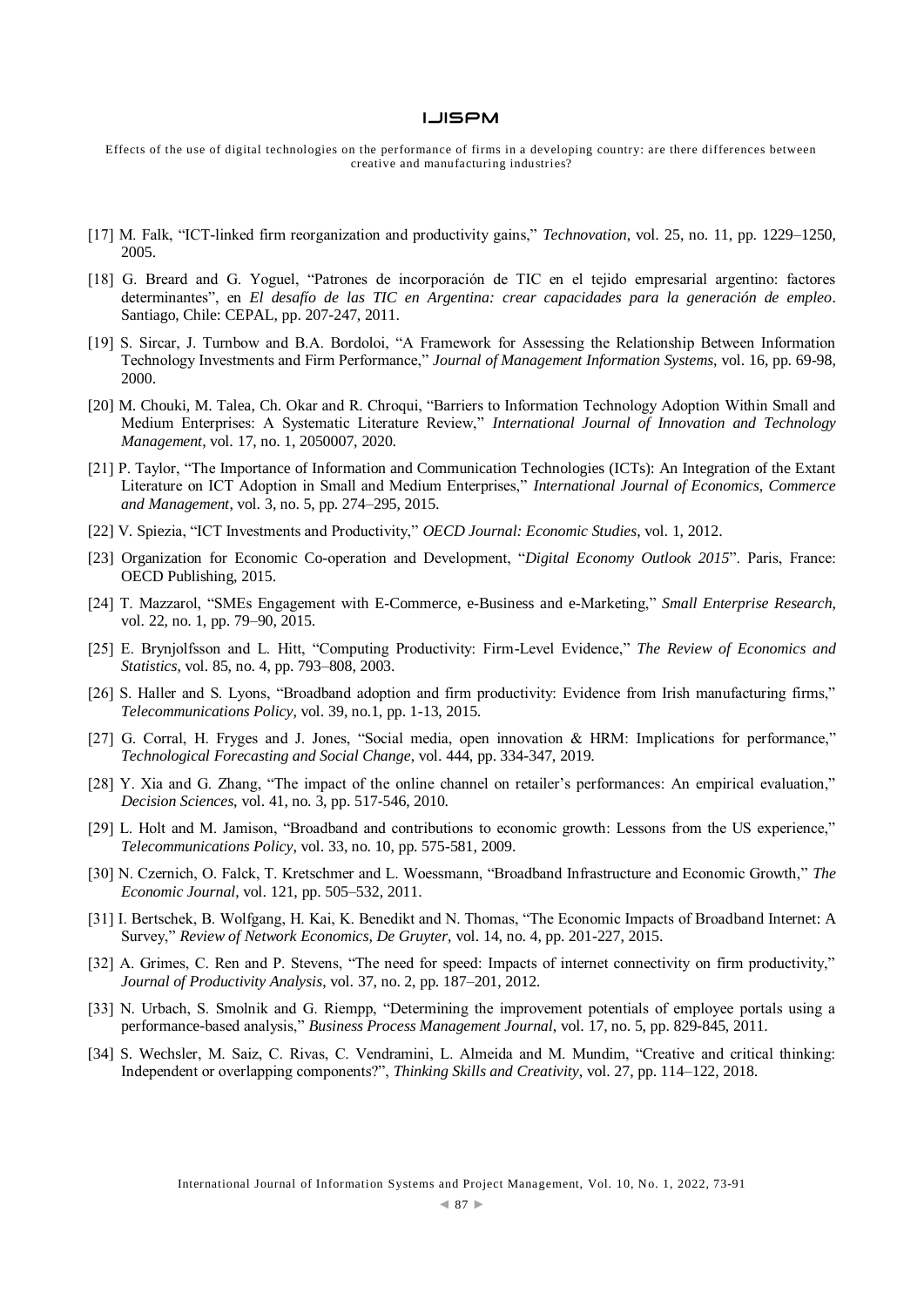- [35] H. Gillard, N. Mitev and S. Scott, "ICT Inclusion and Gender: Tensions in Narratives of Network Engineer Training," *The Information Society*, vol. 23, pp. 19-37, 2007.
- [36] A. Kumar, P. Grover, A.K. Kar and A.K. Pani, "IT Consulting: A Systematic Literature Review". In *Digital Nations – Smart Cities, Innovation, and Sustainability*, A. Kar et al. (eds) *Lecture Notes in Computer Science*, 10595, 2017.
- [37] J.P. Seclen-Luna and P. Moya-Fernández, "Exploring the relationship between KIBS co-locations and the innovativeness of manufacturing firms in Latin America," *Journal of Regional Research*, vol. 48, no. 3, pp. 69-84, 2020.
- [38] J.P. Seclen-Luna and J. Barrutia, "KIBS and Innovation in Machine Tool Manufacturers. Evidence from the Basque Country," *International Journal of Business Environment*. Vol. 10, no. 2, pp. 112-131, 2018.
- [39] Z. Liao and M. Cheung, "Internet-based e-banking and consumer attitudes: An empirical study," *Information & Management*, vol. 39, pp. 283-295, 2002.
- [40] E. Daniel, H. Wilson and A. Myers, "Adoption of E-Commerce by SMEs in the UK," *International Small Business Journal: Researching Entrepreneurship*, vol. 20, no. 3, pp. 253–270, 2002.
- [41] T.K. Liu, J.R. Chen, C. Cliff and C.H. Yang, "E-Commerce, R&D, and Productivity: Firm-Level Evidence from Taiwan," *Information Economics and Policy*, vol. 25, no.4, pp. 272–283, 2013.
- [42] H. Kim, L. Lee and C. K. Lee, "Building Web 2.0 Enterprises: A Study of Small and Medium Enterprises in the United States," *International Small Business Journal: Researching Entrepreneurship*, vol. 31, no. 2, pp. 156-174, 2013.
- [43] M. Tarafdar and J. Zhang, "Determinants of Reach and Loyalty. A Study of Website Performance and Implications for Website Design," *Journal of Computer Information Systems*, vol. 48, no. 2, pp. 16-24, 2008.
- [44] A. Payne and P. Frow, "A Strategic Framework for Customer Relationship Management," *Journal of Marketing*, vol. 69, no. 4, pp. 167-176, 2005.
- [45] T. Teo, and Y. Pian, "A contingency perspective on Internet adoption and competitive advantage," *European Journal of Information Systems*, vol. 12, no. 2, pp. 78–92, 2003.
- [46] J.M. Nurmilaakso, "ICT solutions and labour productivity: evidence from firm-level data," *Electronic Commerce Research*, vol. 9, pp. 173–181, 2009.
- [47] T. DeStefano, R. Kneller and T. Timmis, "Broadband infrastructure, ICT use and firm performance: Evidence for UK firms," *Journal of Economic Behavior and Organization*, vol. 155, pp. 110–139, 2018.
- [48] N. Terzi, "The impact of e-commerce on international trade and employment," *Procedia-Social and Behavioural Sciences*, vol. 24, pp. 745-753, 2011.
- [49] K. Zhu, K. Kraemer and S. Xu, "Electronic business adoption by European firms: a cross country assessment of the facilitators and inhibitors," *European Journal of Information Systems*, vol. 12, no. 4, pp. 251–268, 2004.
- [50] N. Sanders, "An empirical study of the impact of e-business technologies on organizational collaboration and performance," *Journal of Operations Management*, vol. 25, pp. 1332-1347, 2007.
- [51] M. Relich, "The impact of ICT on labour productivity in the EU," *Information Technology for Development*, vol. 23, no. 2, pp. 1-17, 2017.
- [52] A. Kaplan and M. Haenlein, "Users of the world, unite! The challenges and opportunities of social media," *Business Horizons*, vol. 53, no. 1, pp. 59–68, 2010.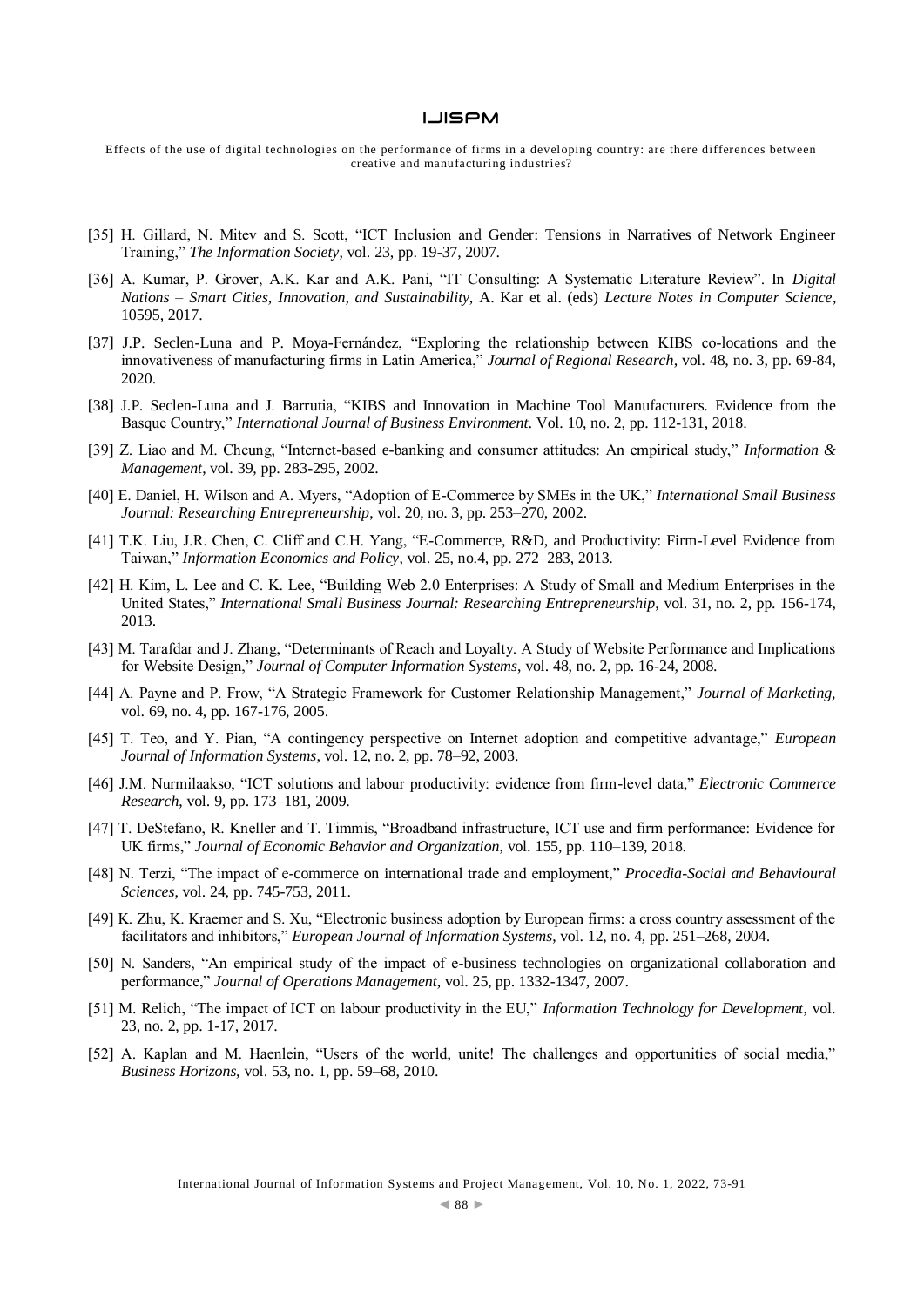- [53] G. Barczak, F. Sultan and E. Hultink, "Determinants of IT usage and new product performance". *Journal of Product Innovation Management*, vol. 24, pp. 600–613, 2007.
- [54] D. Roberts and M. Candi, "Leveraging Social Network Sites," *Journal of Production Innovation Management*, vol. 31, pp. 105-117, 2014.
- [55]. N. Kurnia and M. Er, "The Impact of Social Media Usage on the Sales Process in Small and Medium Enterprises (SMEs): A Systematic Literature Review," *Procedia Computer Science*, vol. 161, pp. 976–983, 2019.
- [56] J. Potts, S. Cunningham and J. Hartley, "Social Network Markets: A New Definition of the Creative Industries," *Journal of Cultural Economics*, vol. 32, no. 3, pp. 167-185, 2008.
- [57] J. Park and S. Chang-Soo, "Is social networking a waste of time? The impact of social network and knowledge characteristics on job performance," *Knowledge Management Research and Practice*, vol. 15, pp. 560–571, 2017.
- [58] J. Karimi, T. Somers and A. Bhattacherjee, "The Role of Information Systems Resources in ERP Capability Building and Business Process Outcomes," *Journal of Management Information Systems*, vol. 24, no. 2, pp. 221– 260, 2007.
- [59] R.P. Vlosky, R. Fontenot and L. Blalock, "Extranets: impacts on business practices and relationships," *Journal of Business & Industrial Marketing*, vol. 15, no. 6, pp. 438-467, 2000.
- [60] A. Paswan, C.M. Wittmann and J. Young, "Intra, Extra, and Internets in Franchise Network Organizations," *Journal of Business-to-Business Marketing*, vol. 11, pp. 103-127, 2004.
- [61] R. Ling and D. Yen, "Extranet: A New Wave of Internet, S.A.M," *Advance Management Journal*, vol. 66, no. 2, pp. 39-45. 2001.
- [62] J. H. Wu, and Y. M. Wang, "Measuring ERP success: The key-users' viewpoint of the ERP to produce a viable IS in the organization," *Computers in Human Behavior*, vol. 23, no. 3, pp. 1582-1596, 2007.
- [63] V. Hasheela-Mufeti and K. Smolander, "What are the requirements of a successful ERP implementation in SMEs? Special focus on Southern Africa," *International Journal of Information Systems and Project Management*, vol. 5, no. 3, pp. 5-20, 2017.
- [64] M.J. Schniederjans, Q Cao and V.C. Gu, "An operations management perspective on adopting customer-relations management (CRM) software," *International Journal of Production Research*, vol. 50, no. 14, pp. 3974-3987, 2012.
- [65] P. Cragg, M. King and H. Hussin, "IT alignment and firm performance in small manufacturing firms," *The Journal of Strategic Information Systems*, vol. 11, no. 2, pp. 109-132, 2002.
- [66] R. Spinelli, R. Dyerson and G. Harindranath, "IT readiness in small firms," *Journal of Small Business and Enterprise Development*, vol. 20, no. 4, pp. 807-823, 2013.
- [67] D. R. Gnyawali and B. R. Park, "Co-opetition and Technological Innovation in Small and Medium-Sized Enterprises: A Multilevel Conceptual Model," *Journal of Small Business Management,* vol. 47, pp. 308–330, 2009.
- [68] N. Michaelidou, N. T. Siamagka and G. Christodoulides, "Usage, barriers and measurement of social media marketing: An exploratory investigation of small and medium B2B brands," *Industrial Marketing Management*, vol. 40, pp. 1153-1159, 2011.
- [69] A. Perryman, G. Fernando and A. Tripathy, "Do gender differences persist? An examination of gender diversity on firm performance, risk, and executive compensation," *Journal of Business Research*, vol. 69, no. 2, pp. 579-586, 2015.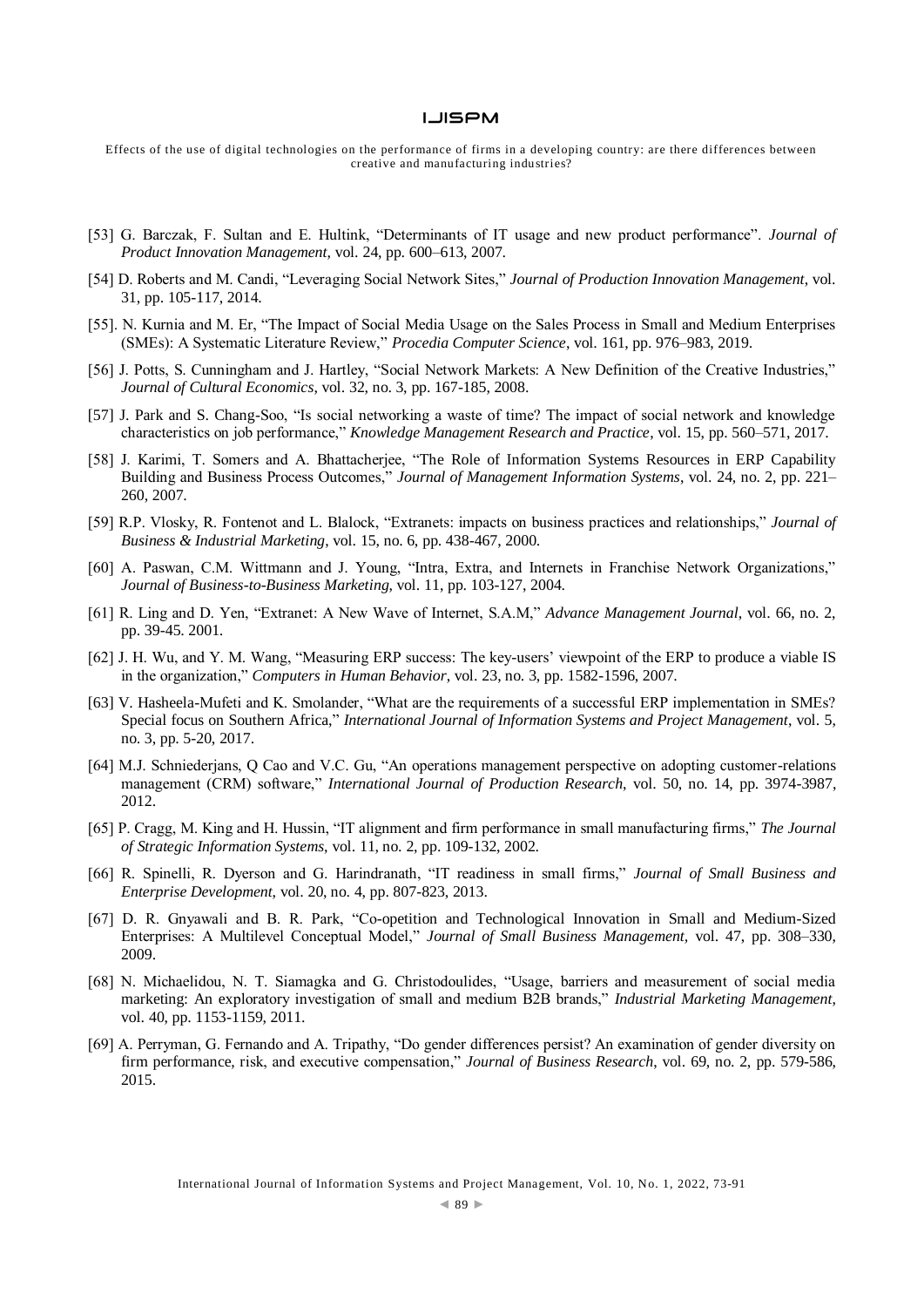- [70] N. Smith, V. Smith and M. Verner, "Do Women in Top Management Affect Firm Performance? A Panel Study of 2500 Danish Firms," *International Journal of Productivity and Performance Management*, vol. 55, no. 7, pp. 563- 599, 2006.
- [71] A. Singh, and T. Hess, "How chief digital officers promote the digital transformation of their companies," *MIS Quarterly Executive*, vol. 16, no. 1, pp. 1-17, 2017.
- [72] M.A. Raja Haslinda, M. Rosli, A.T. Yurita and A. Akilah, "The roles of top management and users in strategic IS planning: a perspective of SMEs," *International Journal of Information Systems and Project Management*, vol. 6, no. 4, pp. 61-80, 2018.
- [73] J. Thong and C. Yap, "Information technology adoption by small business: An empirical study". In *Diffusion and adoption of information technology*, K. Kautz and J. Pries (eds). London: Chapman & Hall, pp. 160-175, 1996.
- [74] M. Grazzi and C. Pietrobelli, "Firm Innovation and Productivity in Latin America and the Caribbean: The Engine of Economic Development". *Inter-American Development Bank Publication*, 2016.
- [75] J. Hair, W. Black, B. Babin and R. Anderson, *"Multivariate data analysis"*. London: Prentice Hall, 2010.
- [76] R. Guesalaga, "The use of social media in sales: Individual and organizational antecedents, and the role of customer engagement in social media," *Industrial Marketing Management*, vol. 54, pp. 71–79, 2016.
- [77] D.Y. Liu, S.W. Chen and T.C. Chou, "Resource fit in digital transformation: lessons learned from the CBC Bank global e-banking project," *Management Decision*, vol. 49, no. 10, pp. 1728-1742, 2011.
- [78] C. Brosig, M. Westner and S. Strahringer, "Revisiting the Concept of IT Capabilities in the Era of Digitalization," *2020 IEEE 22nd Conference on Business Informatics (CBI)*, pp. 84–93, 2020.
- [79] A. Elbana and M. Newman, "The bright side and the dark side of top management support in Digital Transformaion –A hermeneutical reading," *Technological Forecasting & Social Change*, vol. 175, 12141, 2022.
- [80] T.T. Sousa-Zomer, A. Neely and V. Martinez, "Digital transforming capability and performance: a microfoundational perspective," *International Journal of Operations & Production Management*, vol. 40, no. 7/8, pp. 1095-1128, 2020.
- [81] J.P. Seclen-Luna and F. Ponce-Regalado, "Exploring the influence of innovation management tools on product innovation. The case of Peruvian innovative firms," *International Journal of Systematic Innovation*, vol. 6, no.2, pp. 42–52, 2020.
- [82] J.P. Seclen-Luna and J. Álvarez-Salazar, "Are Peruvian manufacturing firms' product-based or service-based businesses? Effects of innovation activities, employee level of education and firm size," *Technology Analysis & Strategic Management*, DOI: 10.1080/09537325.2021.1987409, 2021.
- [83] J. Kääriäinen, P. Pussinen, L. Saari, O. Kuusisto, M. Saarela and K. Hänninen, "Applying the positioning phase of the digital transformation model in practice for SMEs: toward systematic development of digitalization," *International Journal of Information Systems and Project Management*, vol. 8, no. 4, pp. 24-43, 2020.
- [84] G. L. Tortorella, A. MacCawley Vergara, J. A. Garza-Reyes and R. Sawhney, "Organizational learning paths based upon industry 4.0 adoption: An empirical study with Brazilian manufacturers," *International Journal of Production Economics*, vol. 219, pp. 284-294, 2020.